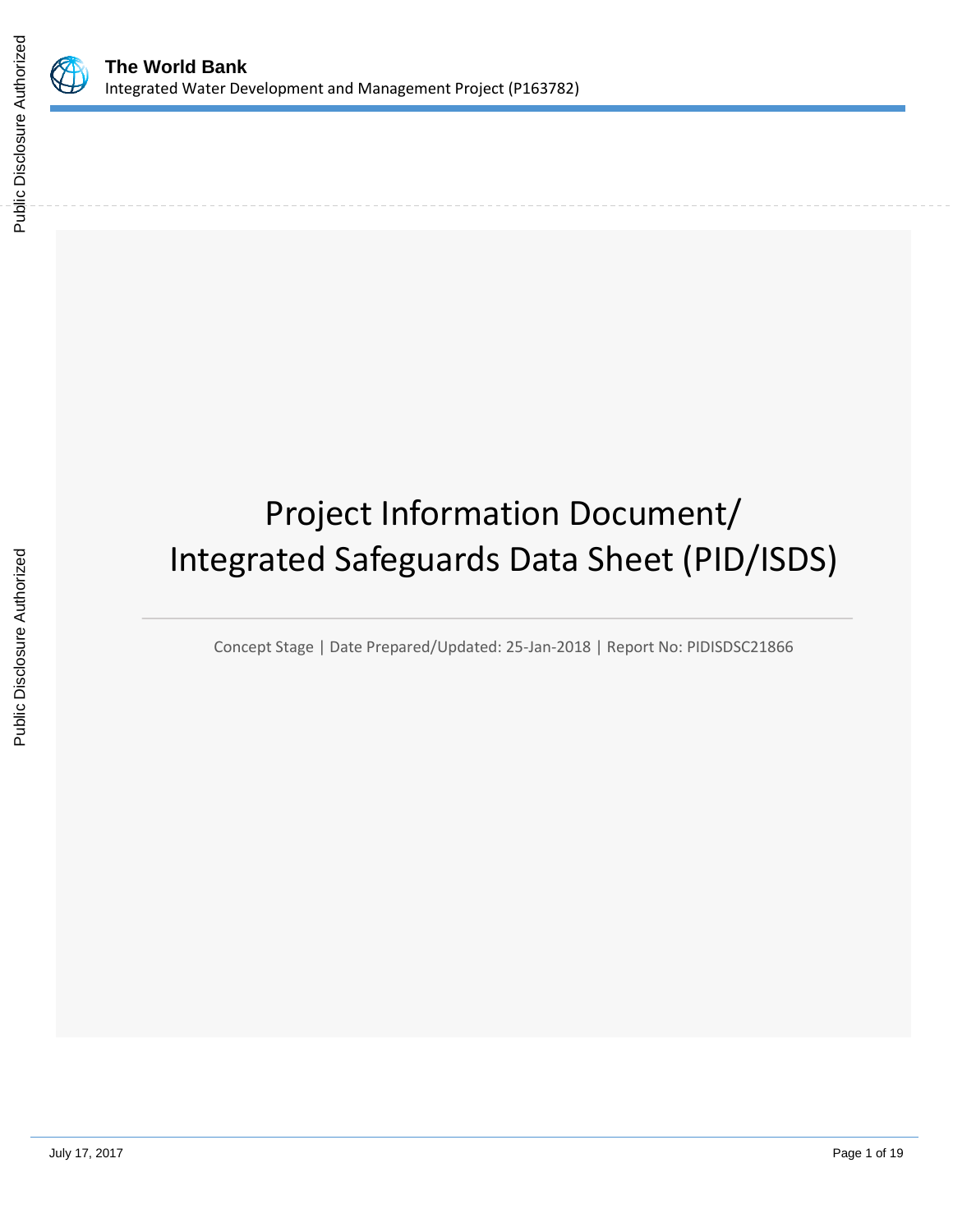

# **BASIC INFORMATION**

## **A. Basic Project Data**

| Country<br>Uganda                                           | Project ID<br>P163782                                                               | Parent Project ID (if any)                                                      | <b>Project Name</b><br><b>Integrated Water</b><br>Management and<br>Development Project<br>(P163782) |
|-------------------------------------------------------------|-------------------------------------------------------------------------------------|---------------------------------------------------------------------------------|------------------------------------------------------------------------------------------------------|
| Region<br>AFRICA                                            | <b>Estimated Appraisal Date</b><br>Mar 20, 2018                                     | <b>Estimated Board Date</b><br>May 31, 2018                                     | Practice Area (Lead)<br>Water                                                                        |
| Financing Instrument<br><b>Investment Project Financing</b> | Borrower(s)<br>Ministry of Finance, Planning<br>and Economic Development,<br>Uganda | <b>Implementing Agency</b><br><b>National Water And</b><br>Sewerage Corporation |                                                                                                      |

**Proposed Development Objective(s)** 

The project development objective (PDO) is to improve (i) access to water supply and sanitation services and (ii) integrated water resources, planning, and management.

**Financing (in USD Million)**

| <b>Financing Source</b>                       | Amount                                                           |
|-----------------------------------------------|------------------------------------------------------------------|
| <b>Borrower</b>                               | 8.00                                                             |
| International Development Association (IDA)   | 250.00                                                           |
| <b>IDA Grant</b>                              | 25.00                                                            |
| GERMANY: KREDITANSTALT FUR WIEDERAUFBAU (KFW) | 25.00                                                            |
| <b>Total Project Cost</b>                     | 308.00                                                           |
| <b>Environmental Assessment Category</b>      | <b>Concept Review Decision</b>                                   |
| A-Full Assessment                             | Track II-The review did authorize the preparation to<br>continue |

Other Decision (as needed)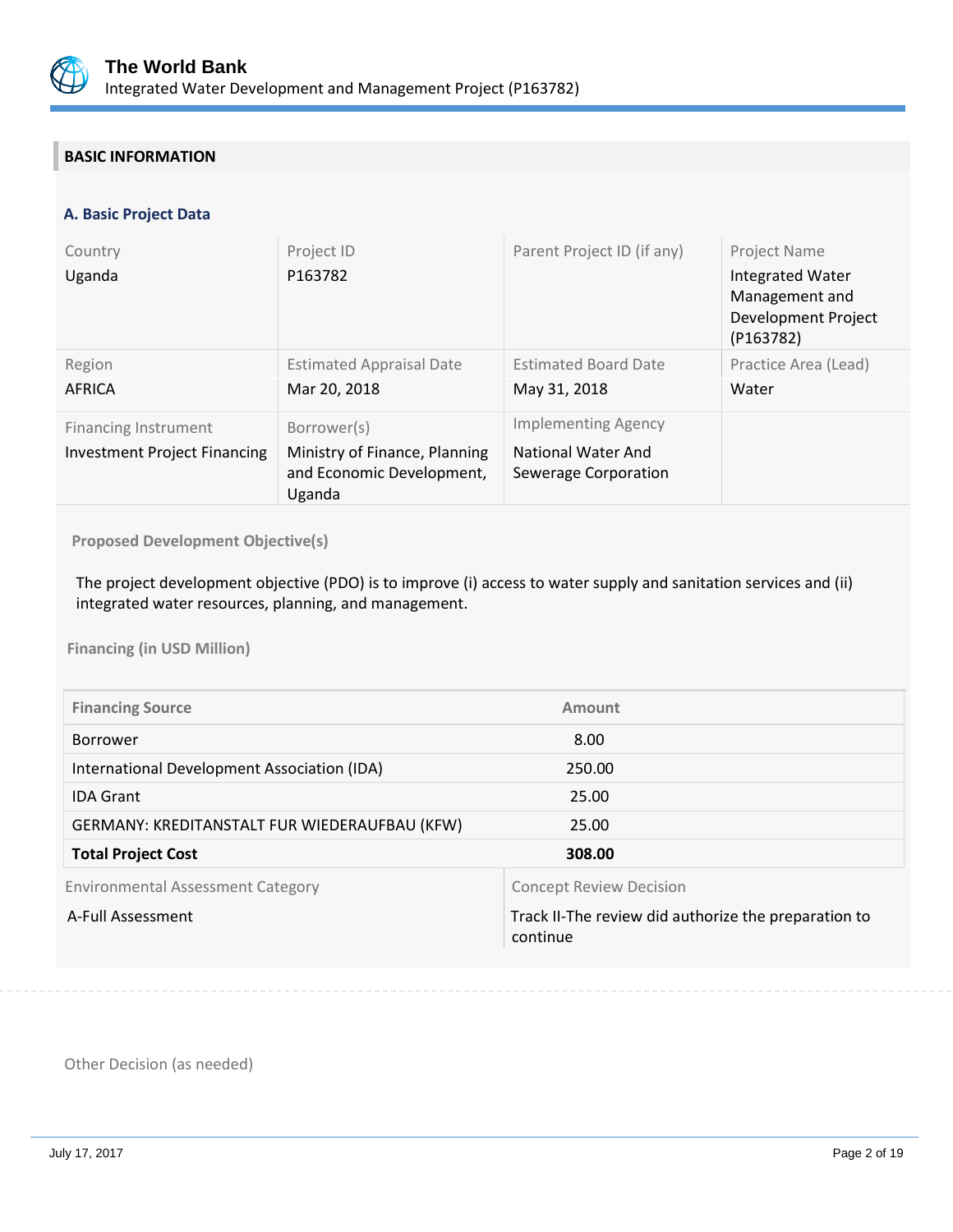

#### **B. Introduction and Context**

#### Country Context

**Uganda, a low-income country of 39.3 million people (2015), has made significant progress in economic growth and poverty reduction over the last 30 years.** Following policy reforms that allowed market liberalization and led to political stability, Uganda registered high economic growth between 1987 and 2010, with Gross Domestic Product (GDP) averaging 5.1 percent in the last five years<sup>1</sup>. The structure of the Ugandan economy has also undergone a major transformation during the same period, with a notable shift from a primarily agriculture-based economy to one dominated by services and industry. In 2015, the service sector registered the largest contribution to GDP (52.8 percent), followed by agriculture (25.8 percent) and industry (21.4 percent), respectively<sup>2</sup>. Uganda has achieved remarkable results in poverty reduction, cutting extreme poverty by half, the second fastest reduction in extreme poverty per year in Sub-Saharan Africa. Between 1993 and 2006, poverty fell by 1.9 percent per annum and has continued to fall at an average rate of 1.6 percent per annum ever since<sup>3</sup>. Despite its economic growth, over a third of the population (34.6 percent) still live below the international poverty line of \$1.90 per day in 2012). <sup>4</sup> The north-eastern region stands out as one of the most disadvantaged parts of the country with 43 percent of the residents living on less than one dollar a day and where 84 percent of the country's poor live. The main poverty challenges in rural areas are food insecurity, low agricultural productivity, a degrading natural resource base, and low access to basic infrastructure and services. In urban areas, the primary challenges are inadequate planning for rapid growth and low investment in infrastructure and services.

**Rapid urbanization and increasing inequality between regions and between rural and urban areas pose a daunting challenge to Uganda and underscore the need to improve access to basic services.** Uganda's population growth of over three percent per year is one of the highest in the world, and puts a considerable strain on public services**.** The urban population has increased from 12 percent in 2000 to 16 percent in 2015, compelling the government to act promptly to address the effects of rapid urbanization. Several urban small towns have emerged around the country, exerting more pressure as demand for basic services continue to escalate**.** Meanwhile, about 84 percent of the total population reside in rural areas where access to adequate water and sanitation services are significantly lagging, particularly in the northern and eastern parts of the country where poverty incidence is highest. Furthermore, the influx of more than 1.3 million refugees, from South Sudan but also from the Democratic Republic of Congo (DRC) and Burundi, settling mostly in the northern region has significantly increased the pressure on the already strained land, water resources and basic services.<sup>5</sup>

Per recent United Nations High Commissioner for Refugees (UNHCR) data, refugees make up about 29 percent of the host population in some districts, with numbers in Moyo and Adjumani districts exceeding 55 and 58 percent respectively<sup>6</sup>. The northern region is the least developed in Uganda and still in early stages of recuperating from a protracted civil conflict. Uganda has a progressive refugee policy framework that entitles refugees to work, to freedom of movement, and to access Ugandan social and public services, including access to water and sanitation services. This adds an additional layer of complexity to host communities which are, mostly poor small towns and rural areas, suffering from inadequate infrastructure, limited social capital, low productivity and environmental degradation due to poor climatic and soil conditions including overuse. The Government of Uganda (GoU) faces a tremendous challenge to serve these poor and vulnerable communities while trying to keep up with the rapid urbanization and economic growth of other regions.

 $\overline{a}$ <sup>1</sup> World Bank Data: Uganda Economic Overview (2017)

<sup>2</sup> World Development Indicators (2015)

<sup>3</sup> Uganda Poverty Assessment Report (2013): Ugandan poverty line USD 0.94 and 1.07 per day depending on the region and area).

<sup>4</sup> Based on 2011 Purchasing Power Parity

<sup>5</sup> West Nile Region in the western part of northern Uganda is where most of the refugees are located.

<sup>6</sup> UNHCR data as at August 2017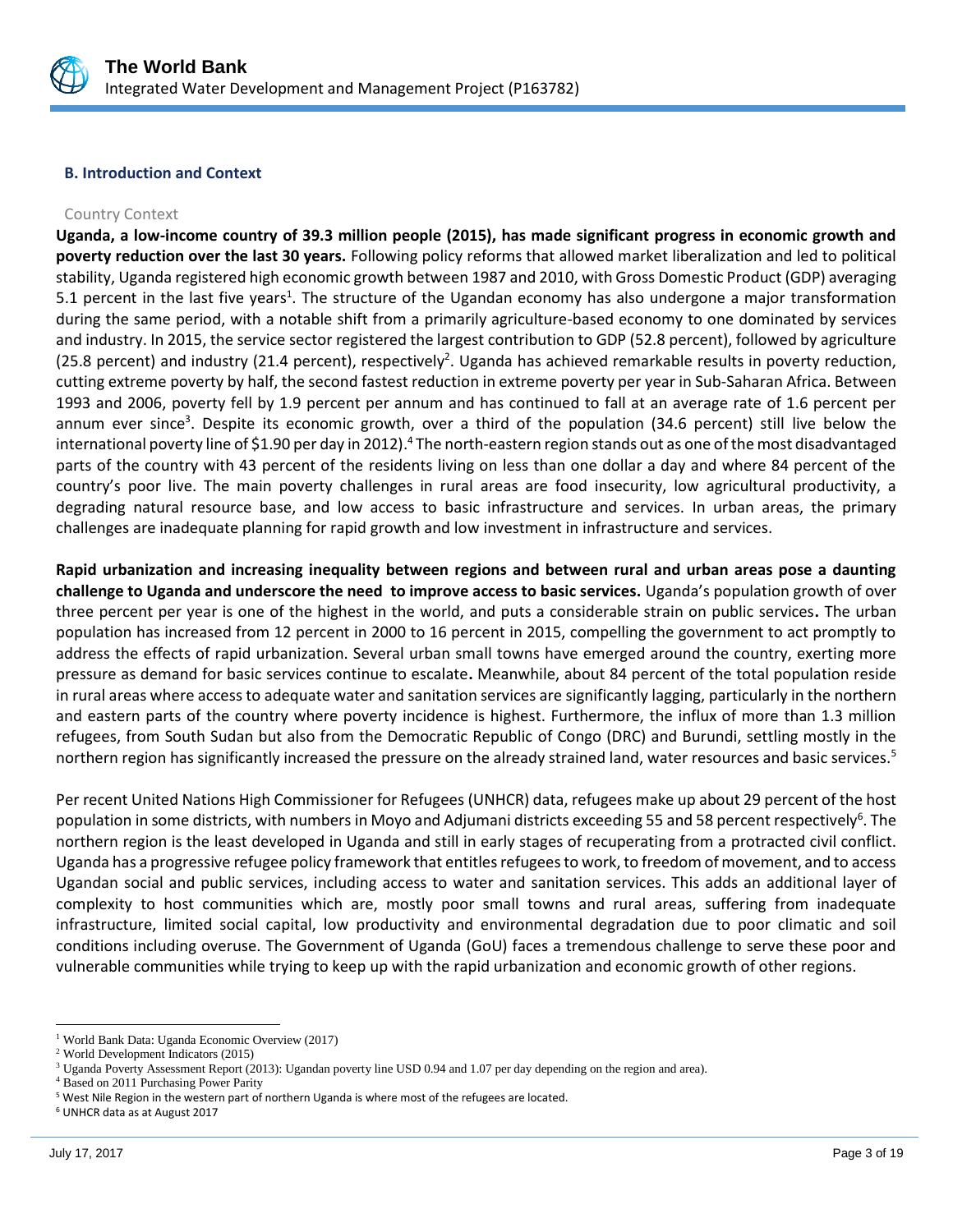

## **B. Sectoral and Institutional Context**

**Since the early 1990's, Uganda has made significant strides to build a comprehensive legal and well defined institutional framework to improve water supply and sanitation and water resources management.** The Ministry of Water and Environment (MWE) is responsible for determining priorities, setting policies and standards for water development as well as managing and regulating water resources including water and sanitation services.<sup>7</sup> The National Water and Sewerage Corporation (NWSC), an autonomous public utility owned by the Government under the MWE, is responsible for WSS provision in 30 large and 170 small towns.<sup>8</sup> Local authorities supported by the MWE are responsible for provision of water and sanitation services in small towns and rural areas through direct provision, community-based organizations, or private companies. Significant policy reforms included the commercialization and modernization of the NWSC, decentralization and private sector participation in small towns, adoption of integrated water resource management (IWRM) principles in national policies, and creation of four Water Management Zones (WMZ). These reforms, coupled with significant capital investments have led Uganda to remarkable improvements in water supply service provision, especially in urban areas where coverage increased from 43 percent in 1990 to 77 percent in 2017, and have contributed to the existing capacity and professionalism of Uganda's water institutions.

**Despite considerable progress in the water sector, challenges remain to improve water and sanitation delivery in small towns and rural areas, as well as to ensure water security and adequate sanitation in large urban centers**. National water supply coverage of 77 percent in urban areas and 67 percent in rural areas mask service quality disparities between urban and small towns/rural areas. Except in Kampala and a few regional towns with piped water systems, most of the water supply is in the form of community point water sources.<sup>9</sup> In urban areas, 48 percent of households use piped water but that percentage falls to 33 percent in small towns and to nine percent in rural areas. Despite an acceptable level of functionality (80 percent in rural and small towns), a significant number of households still travel long distance to fetch water reducing their human capital opportunities. In large towns, sustaining expanded coverage and service improvements, while ensuring water security to support economic growth is one of the main challenges given insufficient public investments, technical difficulties to reach the most vulnerable as well as increasing climate variability. Per the United Nations Joint Monitoring Program (JMP) only 29 and 17 percent of the urban and rural population respectively have access to individual improved sanitation facilities. Sewerage coverage is very low, less than 7 percent for large towns and next to negligible in small towns. The low sanitation coverage indicates poor on site sanitation conditions from unlined public and household toilets and inadequate wastewater treatment and fecal sludge management causing severe water pollution and related environment and public health issues.

**In response to these challenges, the Government has developed programs and policies focused on improving WSS services in poor small towns and rural areas.** Since the early 2000s, the GoU has supported the introduction of private operators to manage piped water systems in small towns through management contracts with local governments (town councils). Despite some successes with the private delivery model, scaling up has been difficult mainly because of (i) high investment needs due to significant infrastructure backlogs, (ii) difficulties attracting private operators to work in poor and challenging districts coupled with unattractive contract conditions (i.e. short contract duration and fixed price structures), and (iii) weak regulatory measures to monitor and evaluate performance. Based on these challenges, the GoU has resolved to cluster service delivery provision by transferring operation and maintenance (O&M) to NWSC and

 $\overline{a}$ 

<sup>&</sup>lt;sup>7</sup> Other relevant ministries include, the Ministry of Education and Sports (MoES) which is responsible for hygiene education and provision of sanitation facilities in schools; the Ministry of Agriculture, Animal industry and Fisheries (MAAIF) which is responsible for on-farm water use; and the Ministry of Health (MoH) which is responsible for hygiene and sanitation promotion for households through the Environmental Health Division (EHD). However, EHD has limited capacity hence MWE is taking the lead in providing financing for hygiene and sanitation promotion.

<sup>&</sup>lt;sup>8</sup> Large towns are identified as areas with a population greater than 15,000; small towns are between 5,000-15,0000 inhabitants; and rural areas are lower than 5,000 inhabitants.

<sup>9</sup> Community point sources include protected springs, deep and shallow wells fitted with hand pumps. Piped water systems comprise a water source (spring, surface or borehole), storage tank and pipe distribution network with standpipes or household connections.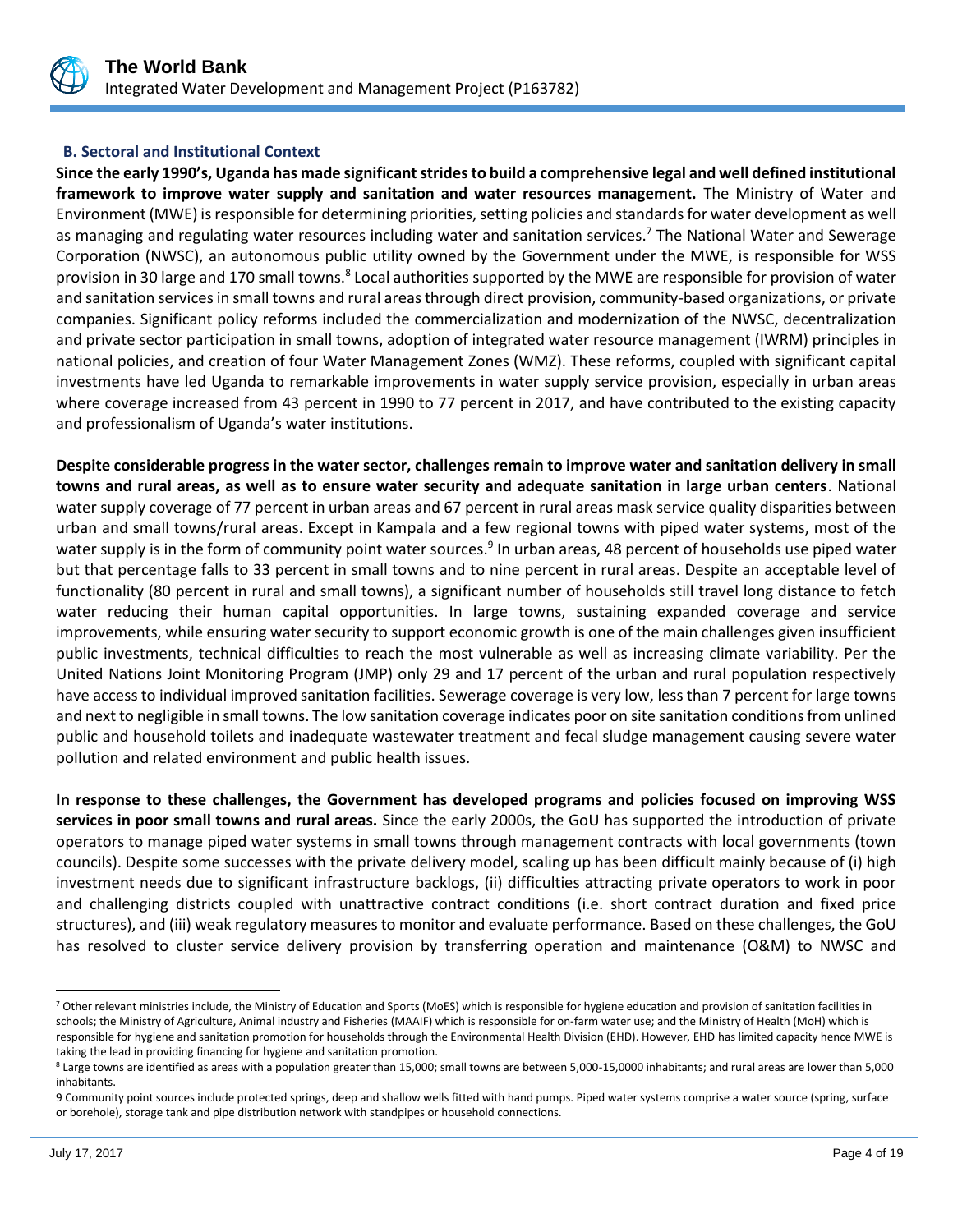

Umbrella Organizations (UOs)<sup>10</sup>. NWSC's strong utility performance has allowed it to absorb about 170 small towns while maintaining financial viability.<sup>11</sup> The small towns managed by NWSC have experienced marked improvement in revenue collection, network expansion and service quality. The UOs currently operate as regional support organizations providing back-up O&M support, training, and works supervision to small town service providers. Due to the high number of small towns and scattered geographical location, the GoU is proposing to transfer management of water and sanitation services to UOs. The MWE has started modeling this approach in 74 towns with one UO managing ten small towns. In rural, the GoU has launched a comprehensive rural water supply program with the aim of increasing access to safely managed drinking water service through solar technology, community involvement and establishment of viable O&M models.

**In larger towns, the GoU is focusing on water and sanitation infrastructure investments to boost economic growth and water security in the north and east districts.** The Government is prioritizing Gulu and Mbale given their contributions to the country's economy and unmet demands. Gulu, the economic capital of the northern region is experiencing high population growth averaging 5.2 percent per year<sup>12</sup>, with at least 70 percent of the population living below the poverty line. The town lies in the Upper Nile WMZ which is susceptible to dry spells often plunging the town into severe water shortages. Moreover, water supply coverage is extremely limited in the town, with piped water reported to be only four percent. The water supply situation is largely due to the absence of infrastructure development stemming from two decades of civil unrest. Since 2006, GoU is committed to revitalizing the north to enable the region to catch up with the rest of the country. The proposed project will support GoU's commitments to the north by augmenting water from the Nile to help meet Gulu's long term demand. Further to the east, Mbale a largely coffee producing district is dubbed the business hub of eastern Uganda due to its proximity to Kenya which allows for easier trade. Economic opportunity has spurred migration, which in turn has triggered rapid population growth and a mushrooming of new settlements that is stretching the capacity of service providers to deliver. By improving water supply and sanitation services in the town, the Project aims to uncover the town's economic potential.

**While water resources support key sectors of the economy, namely hydropower generation, agriculture, fisheries, domestic water supply, industry, and navigation, the efficiency and sustainability of intervention under these sectors have recently been a concern in Uganda.** This is mainly due to inadequate sectoral collaboration in planning and implementation, increasing frequency of floods and droughts, rapid population growth, environmental degradation and pollution of water resources leading to increased risks and vulnerability of Uganda's hydrological systems. Currently, surface water is depleting with over 50 percent of districts already facing water stress and scarcity. In addition, synergies are needed among various sectors to promote efficient use of water resources to meet various social and economic demands. This situation, if not adequately addressed will affect Uganda's push to a middle-income status, achievement of the SDG targets and Vision 2040.

**Furthermore, while Uganda's per capita fresh water resource is among the richest in the world, lack of infrastructure, climate variability, and environmental degradation hampers the country's ability to adequately meet competing water demands.** According to the National Water Resources Assessment (2013), only 2.8 percent of the internal renewable water resources is utilized. This therefore calls for strengthening the integrated planning, development and management of water and related resources. To that end, the MWE has adopted a catchment management approach for natural resources planning and development with multiple stakeholder involvement. The MWE led the preparation of four Catchment Management Plans (CMPs) in two of the four WMZs, and is working on implementing their action plans, including water source protection to ensure adequate quantity and quality of water for meeting the various demands

 $\overline{a}$ 

<sup>&</sup>lt;sup>10</sup> Umbrella Organizations are regional membership associations of the local water supply and sanitation (WSSBs) and small community managed systems 11 The financial assessment of NWSC done for the year 2014/2015 indicates that the company as a whole registered a profit before tax of UGX9.1 billion and a Collection to Billings Ratio of 105 percent which shows that the utility is financially viable.

<sup>12</sup> NWSC 2014/5 Gulu Report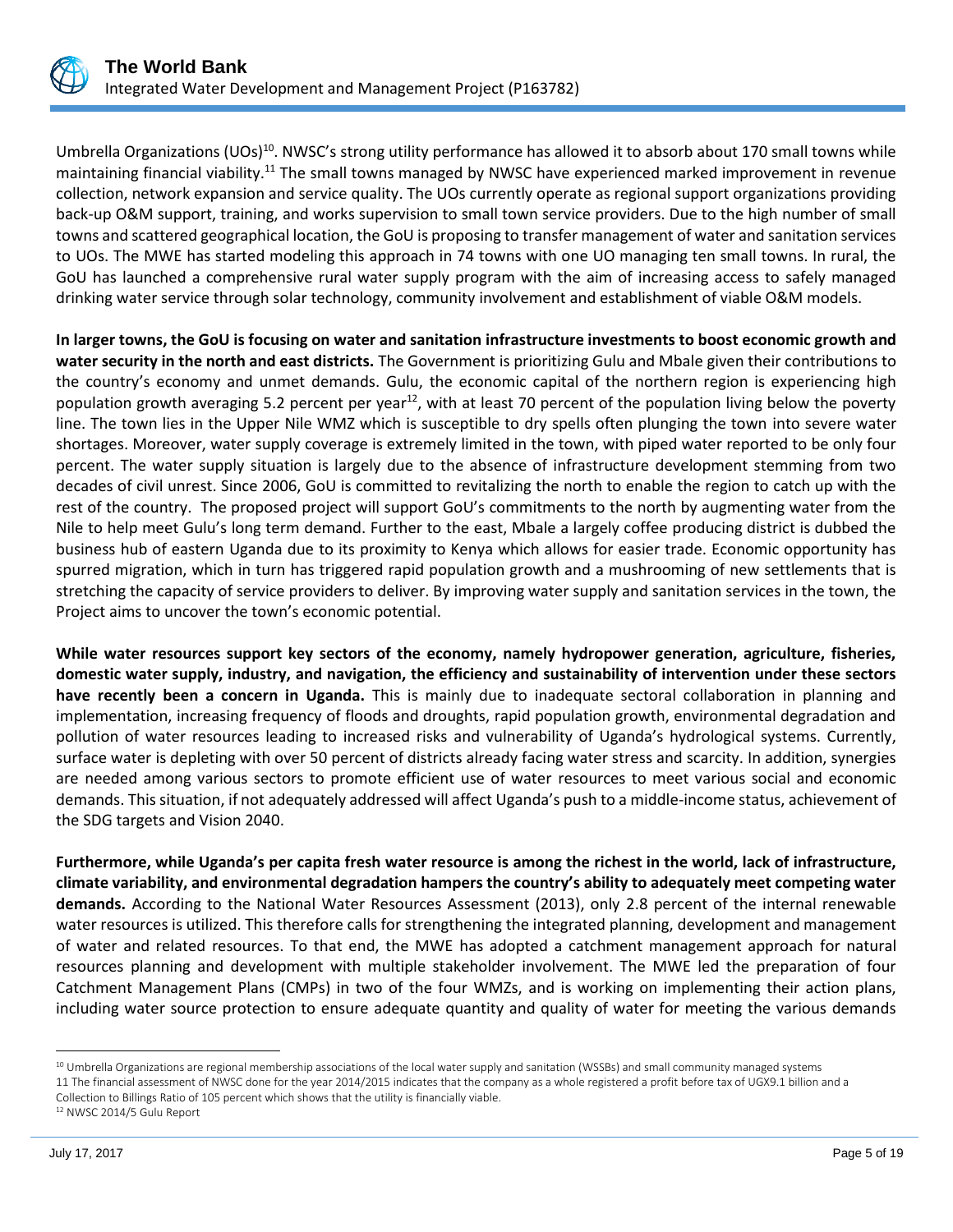

including domestic water supply. Furthermore, the MWE is strengthening its data collection and analysis capabilities to ensure that decision making is based on scientific analysis, informs investments and water resources related policies. Thus, GoU has initiated several interventions based on the framework for catchment based IWRM that is aimed at strengthening water resources management and development that need to be consolidated and fully implemented across the country. This will be key in ensuring water security and sustainability of the rural and urban water supply and sanitation infrastructure among others.

**The World Bank is supporting the development of water supply and sanitation services and water resources management in Uganda.** Currently, the World Bank is supporting the Lake Victoria Environmental Management Project II (LVEMP II) and the Water Management and Development Project (WMDP). Collectively, these are financing major waterrelated investments in priority urban areas and various measures to improve integrated water resources planning, management and development. The World Bank has in the past supported rural areas through the Output Based Aid grant that funded the Uganda Water Small Towns and Rural Growth Areas Project. The proposed Integrated Water Management and Development Project (the Project) builds on and scales up the achievements of the WMDP. It will ensure that WMDP meets its development objectives by implementing key water and sanitation investments in Gulu and Mbale and IWRM activities at the national, regional, and local levels. The Project will also focus on improving water and sanitation services in small towns and rural areas with special attention to the vulnerable northern region and those communities hosting refugees displaced from conflicts and famine. Furthermore, the Project will provide technical assistance aimed at consolidating water sector reforms to support efficient and effective service delivery models for small towns and rural areas.

## Relationship to CPF

**The proposed Project will support the government's Vision 2040 which aims to transform Uganda into a modern and prosperous economy.** Aligned to Vision 2040, the Second National Development Plan (NDP II) focuses on promoting inclusive economic growth and achieving the United Nation's Sustainable Development Goals (SDG), which includes *to ensure availability and sustainability management of water and sanitation for all (SDG #6)*. The NDP II also identifies key priority actions that will enable Uganda to achieve accelerated and inclusive economic growth. The relevant priority actions include increasing the stock and quality of strategic infrastructure to accelerate the country's competitiveness; (ii) engaging human capital development and (iii) strengthening mechanisms for quality, effective and efficient service delivery. Water is at the center of the NDPII with interventions focusing on improving water and sanitation services in priority urban large towns, expanding access to the poor and vulnerable in underserved areas, and strengthening water sector institutions.

**The Project is consistent with the World Bank's Country Partnership Framework (CPF, 2016 – 2021).** Specifically**,** the Project directly supports *Objective four: Enhanced Resilience of the Poor and Vulnerable* of Strategic Focus Area B: Raising Incomes in Rural Areas by improving access to water supply and sanitation services in rural areas and implementing integrated catchment management plans focusing on protecting water sources and agriculture production against droughts and environmental degradation. The Project also directly supports *Objective 6: Improved Access to Urban Services* of Strategic Focus Area C: Boosting Inclusive Growth in Urban Areas by financing water and sanitation investments to improve coverage, quality and efficiency of these services in prioritized large urban and small towns. It helps Uganda support competitive and livable urban cities by eliminating water shortages and addressing health and environmental related problems from untreated septic sludge and wastewater discharges, both of which discourage economic growth. Aligned to the CPF, the Project recognizes significant inequality between regions, as well as between rural and urban areas, and is therefore designed to consider the dual importance of rural and urban development with special attention to the northern and eastern regions.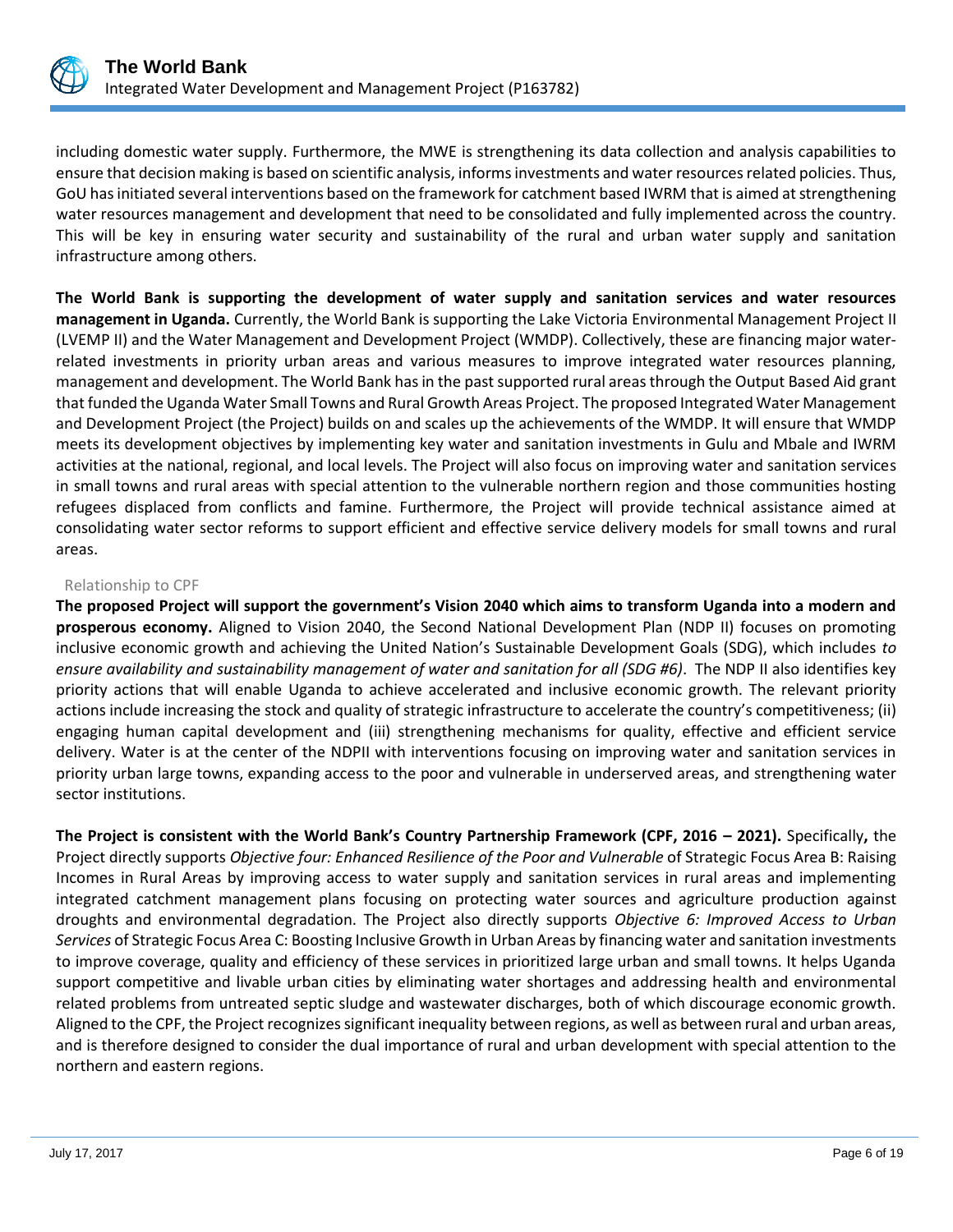

**The Project supports achievement of the Bank's twin goals of eliminating extreme poverty and promoting shared prosperity in several ways**. First, investments in water infrastructure act as catalysts for local development and economic activity, by providing water for agriculture, animal husbandry, food processing, and other businesses. Bringing higher quantities and more reliable water to households enhances their quality of life by (i) reducing the time and effort especially of women and children—to collect water, (ii) reducing the incidents of waterborne diseases caused by contact with contaminated water, and (iii) diminishing absenteeism from work and school and the costs associated with these, including lost income and opportunities. In addition, the Project will assist in bringing water supply and sanitation services to the residents of the underserved northern and eastern districts, where approximately 84 percent of the poor live, including women and children who bear most of the cost of water scarcity and poor sanitation.

## **C. Proposed Development Objective(s)**

The Project Development Objectives (PDOs) are to improve water supply and sanitation services and strengthen water resources management in project targeted areas.

#### Key Results (From PCN)

PDO indicators for the proposed project include:

- Direct project beneficiaries (number), of which female (percentage);
- People provided with access to improved water sources (number) (male/female)– Corporate Results Indicator;
- People provided with access to improved sanitation (number) (male/female) --Corporate Results Indicator;
- Area under integrated water resources management and development in selected catchments supported by the project (Ha);
- National water information system established and operationalized.

#### **D. Concept Description**

**The Project will focus on three strategic areas:** (i) delivering the necessary water and sanitation infrastructure in targeted areas; (ii) supporting water related institutions (MWE, local government, and service providers) develop and strengthen measures to establish and consolidate operational efficiency and service quality in small towns and rural areas; and (iii) strengthening national and regional capacity to improve IWRM. The Project's implementation approach will consider spatial differences between rural, small towns and urban large towns. It will also ensure that citizen engagement strategy, gender approaches, and sanitation and hygiene campaigns are included to foster behavior change and ownership within the population. Combined with infrastructure investments to support WSS services, the Project will integrate water source and catchment protection measures, comprehensive sanitation planning and service delivery support to ensure sustainability and increase resilience to climate variability.

**Decisions on selectivity of project areas are informed from consultations with key stakeholders, the CPF, and the carryover of subprojects included in WMDP**. In terms of specific infrastructure investments, the Project will mainly focus on the northern and eastern regions including refugee hosting communities; however, rural areas in other regions will also be considered if they meet specific eligibility criteria. During project preparation, an eligibility and selection mechanism will be developed that consider poverty level, current water and sanitation service delivery levels, local ownership and project commitment, service provision mode, and cost/benefit and technical criteria. Sixteen small towns, two rural gravity flow schemes, two large towns, and four refugee hosting districts have been selected to participate in the Projects given their location and opportunity to spatially balance development, unmet water and sanitation demands, contribution to Uganda's economic growth.

**Components and beneficiaries.** To achieve the Project Development Objectives (PDOs), the proposed Project will finance the four components described below. The expected total number of beneficiaries is 2.2 million and 0.8 million for water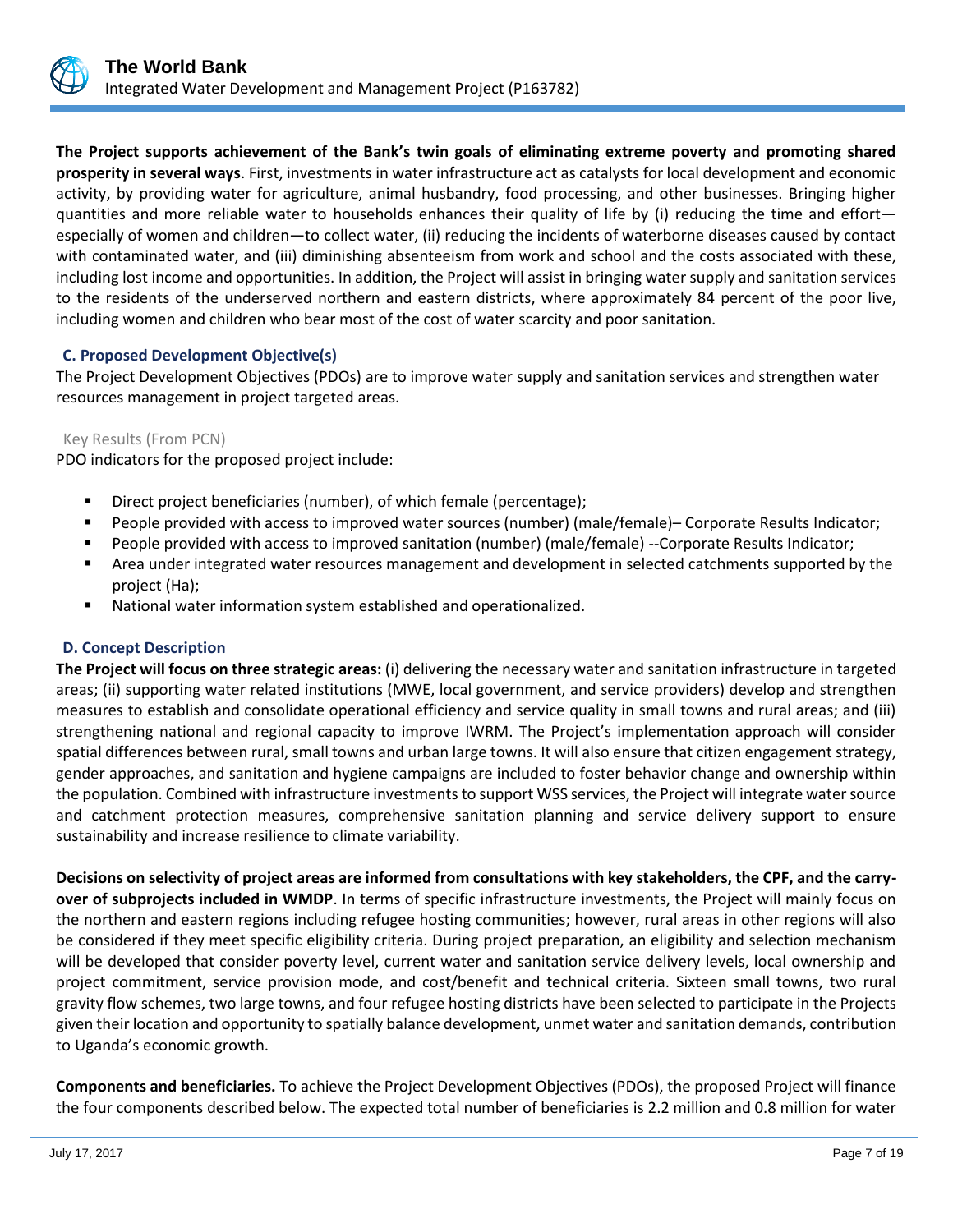

supply and sanitation, respectively.

## **Component 1 – Small-town and Rural Water Supply and Sanitation (US\$160.0 million) Subcomponent 1.1: Support to Small Towns (US\$50 million)**

This subcomponent will finance activities designed to improve water supply and sanitation services in small towns, including (i) construction and rehabilitation of water supply systems coupled with water source and catchment protection; (ii) provision of sanitation facilities and technical assistance activities to support sanitation service chain management including fecal sludge management, integrated sanitation (i.e. fecal waste, solid waste, and drainage) planning, and Community Led Total Sanitation (CLTS)<sup>13</sup>; and (iii) utility management related activities, including communication, client identification surveys, improving billing and collection systems, and NRW reduction, to support operational and financial performance of participating service providers.

This subcomponent includes five subprojects benefitting 16 small towns: (i) Busia, (ii) Namungalwe-Kaliro, (iii) Kyegegwa-Mpara-Ruyonza, (iv) Namasale, and (v) Adjumani II-Pakele. This subcomponent is expected to be executed by the MWE, and its regional offices in the districts, in coordination with NWSC and local authorities. With regards to service provision, currently there are three proposed arrangements (i) NWSC, (ii) UOs and (iii) private operators contracted out through local governments. Based on existing sectoral trends, it is likely that for the most part O&M of the systems will be transferred to NWSC; however, two or three small towns might be managed by UOs or private operators.

## **Subcomponent 1.2: Support to Rural Areas (US\$50 million)**

This subcomponent will finance activities designed to improve water supply and sanitation services in rural areas, including (i) construction and rehabilitation of water supply systems coupled with water source and catchment protection; (ii) provision of on-site sanitation facilities and technical assistance activities to support sanitation service chain management including fecal sludge management and Community Led Total Sanitation (CLTS); and (iii) technical assistance and training to support community-based organizations and their supporting structures as well as hygiene and sanitation promotion coupled with sensitization activities, including care of domiciliary installations, tariffs, water conservation, and water resources management.

This subcomponent will support gravity fed or solar pumped piped water supply systems comprising of water source (spring, surface or borehole), storage tank and pipe distribution network feeding multifamily taps and/or household connections. On sanitation, the subcomponent will finance on-site sanitation facilities, such as pour-flush toilets with a range of superstructures and septic tanks, targetting public spaces, schools and institutions. Two specific gravity flow schemes have been identified to support rural communities in the districts of Kasese (Nyamugasani) and Buhweju (Bitsya). The subcomponent will also support a national rural water supply program aimed at increasing access to safely managed drinking water service through solar technology; however, specific project activities and areas will not be completely defined during project preparation. Therefore a comprehensive technical and safeguards framework will be developed to ensure that the Project will contribute to the PDO while complying with Bank policies. This subcomponent is expected to be executed by the MWE, DWD, Rural with its regional offices in close coordination with key stakeholders (local authorities and community organizations). It will also take a community participation approach throughout the project cycle – identification and preparation, execution, and assistance operation to foster sustainability. The service delivery model will focus on strenghenting or creating new community based organizations, as well as supporting structures, such as regional associations and local authorities to provide backup O&M, financial support for major repairs and access to administrative

 $\overline{a}$ 

<sup>&</sup>lt;sup>13</sup> Community Led Total Sanitation (CLTS) is an innovative methodology for mobilizing communities to completely eliminate open defecation (OD). Communities are facilitated to conduct their own appraisal and analysis of open defecation (OD) and take their own action to become ODF (open defecation free).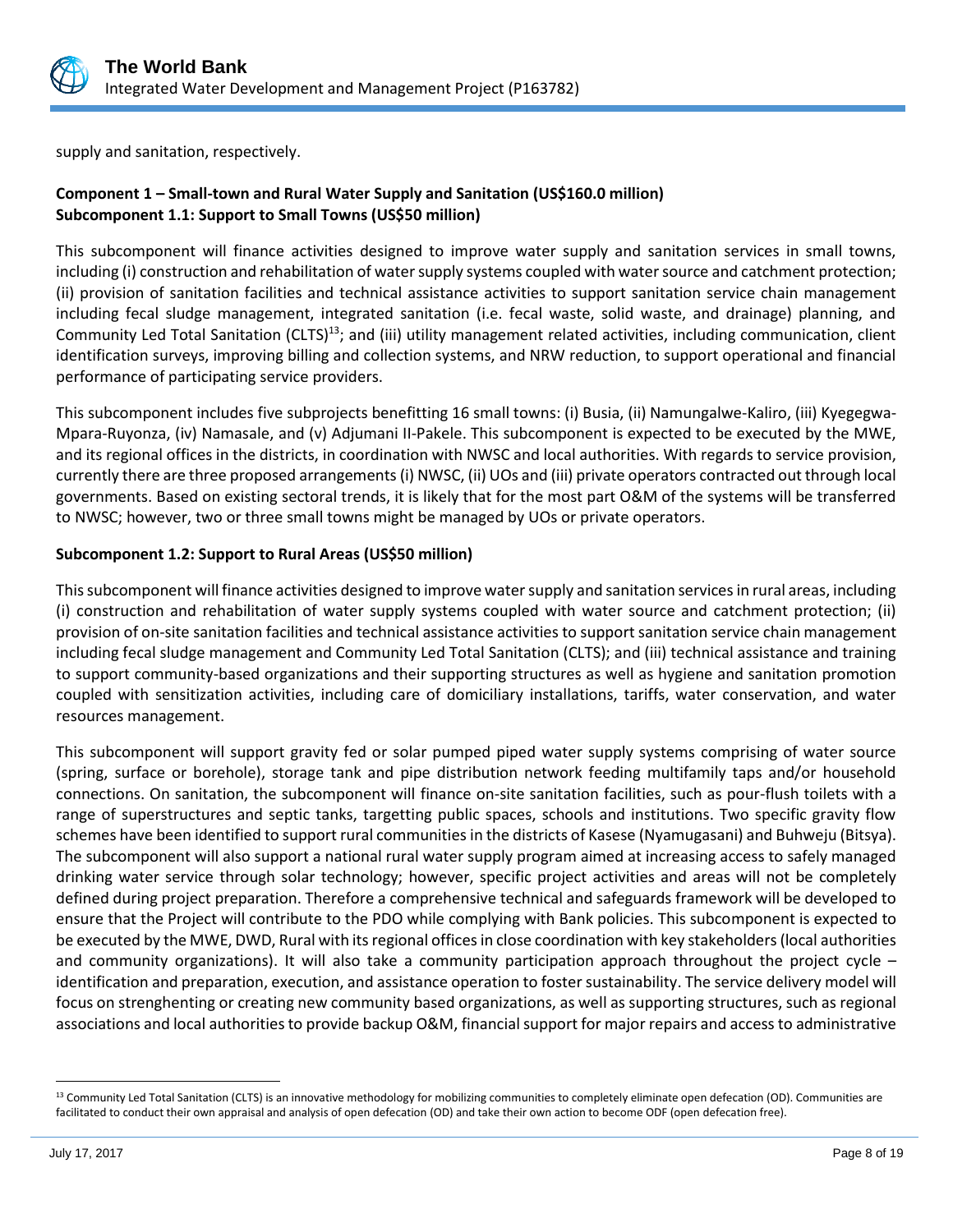

and insitutional assistance and training opportunities.

## **Subcomponent 1.3: Support to Refugee Host Communities (US\$60 million)**

This subcomponent will finance activities designed to improve water supply and sanitation services in refugee host communities, including (i) construction and rehabilitation of water supply systems coupled with water source and catchment protection; (ii) provision of sanitation facilities and technical assistance activities to support sanitation service chain management including fecal sludge management and Community Led Total Sanitation (CLTS); (iii) technical consultancies to prepare engineering designs, safeguards documentation, and construction supervision; and (iv) establishment of service providers when needed and utility management related activities, client identification surveys, improved billing and collection systems, and NRW reduction, to support operational and financial performance of participating service providers.

This subcomponent will focus on the northern districts of Yumbe, Adjumani, Moyo and Lamwo, with several hosting communities and refugee settlements. Proposed interventions could include improved water and sanitation systems for either host districts (small towns) or specific rural communities. The project will take a long-term and systematic approach to water and sanitation service delivery at the district level while addressing some immediate needs at the community level. To that end, the MWE will hire a consultancy to prepare detailed designs for immediate actions (short term interventions) to mitigate the impacts of water scarcity, droughts and recurrence of waterborne diseases. The consultancy will also include water and sanitation master plans that specify medium and long-term solutions to improve access to safe drinking water and provide sustainable sanitation that addresses the entire service chain, including containment, collection and transportation, treatment, reuse, and disposal. Detailed designs of specific investments will not be ready by appraisal and therefore this subcomponent will rely on a comprehensive technical and safeguards framework to prepare and implement appropriate activities. This subcomponent will be implemented by the MWE in close consultation with other key stakeholders, such as the Office of the Prime Minister (OPM), the UNHCR and local authorities. The service delivery model will vary depending on the characteristics of the community (small town or rural), large towns are not expected to be served under this subcomponent.

## **Component 2 –Urban Large Towns Water Supply and Sanitation (estimated cost US\$65.0 million)**

This component will finance project activities designed to improve water supply and sanitation services in Mbale and Gulu. The activities include (i) construction and rehabilitation of water supply and sanitation systems in Mbale; (ii) construction of water works to support Gulu's long-term bulk water supply scheme; (iv) source protection and catchment measures in both towns; and (v) construction supervision consultancies.

The specific water supply activities for Mbale include: the construction of a river intake, transmission line, distribution main and networks; sanitation activities include construction of sewerage networks and fecal sludge treatment plant and rehabilitation of the wastewater lagoon system. For Gulu, the project will finance a water transmission line from the water source (Nile River) to Gulu town. Other components of the bulk infrastructure, intake structure, water mains and distribution networks will be financed by KfW. Since these activities were originally included under the current WMDP, project preparation is quite advanced. For Mbale detailed designs have been finalized while bidding documents and safeguards documents are expected by appraisal.

This subcomponent will be implemented by the NWSC in close coordination with the MWE and local authorities. The NWSC will continue to provide service delivery in these areas and will work to improve operational and commercial efficiency.

## **Component 3 – Water Resource Management (estimated cost US\$25.0 million)**

This component will finance project activities designed to plan and implement IWRM, including (i) preparation of key water resources planning instruments, including the Water Resources Strategy for the Albertine Water Management Zone,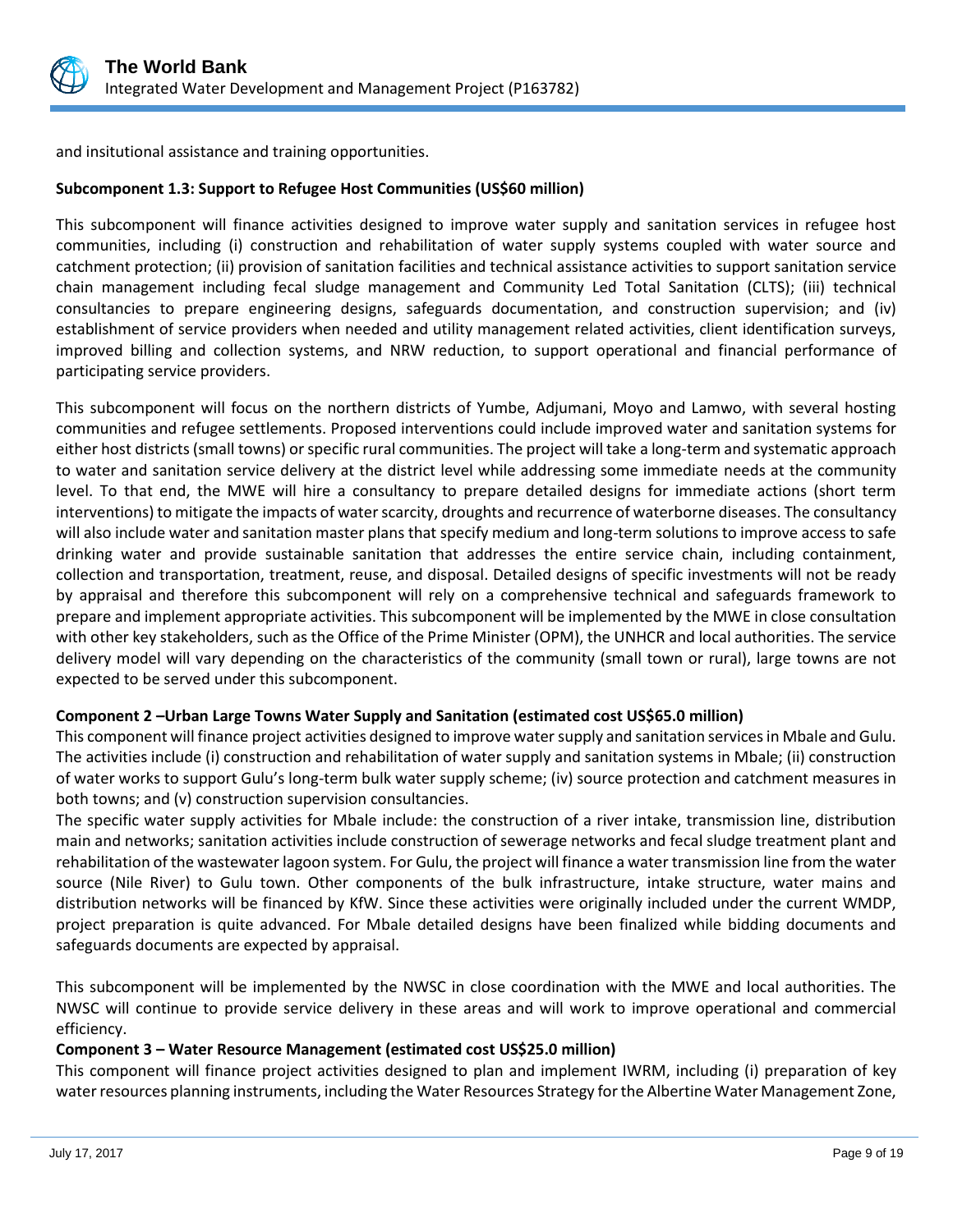

four integrated catchment management plans that will include a Water Allocation Tool, and a national groundwater management study; (ii) implementation of selected priority investments identified in existing catchment management plans (CMPs) aimed at ensuring sustainability and water security for all in targeted sub-catchments; and (iii) provisions to strengthen water resources monitoring and information systems nationally, including the operationalization of the Water Information System (WIS 2.0), installation of hydro-meteorological stations, renovation to the national water quality laboratory, and institutional strengthening of the National Water Resources Institute.

Uganda is divided into four water management zones - the Upper Nile; Kyoga; Albert; and Victoria WMZs respectively. The current WMDP has focused mainly on two zones – the Upper Nile and Kyoga WMZs, while the LVEMP II has focused on the Victoria WMZ. The proposed Project will provide support for the Albert WMZ which lies in the western part of Uganda characterized by a high topography with a high potential for hydropower generation and water supply through gravity feed systems. Several water supply schemes in the zone have been facing great seasonal fluctuations in water quantity, poor water quality and occasional washing away by landslides. The water demand in this zone is expected to grow, particularly with the expected increase in investments of oil production due to start by 2020. Several rural water schemes proposed in this project including the two gravity flow systems are in this zone. It is therefore important for the project to support the Albert WMZ in an integrated manner.

The proposed activities are building on what has been done under the WMDP, but will be scaled up to effectively support the sustainability of infrastructure to be developed under the other components in terms of water allocation, protection of catchments around the water supply systems to mitigate the impacts of climate change and environmental degradation, and to ensure that there is coordinated development and management of water and related resources. Preparation of this component is quite advanced with terms of reference for consultancies and technical specifications for priority catchment management investments completed. This component will be implemented by the MWE, Directorate of Water Resources Management (DWRM).

## **Component 4 – Project Implementation and Sector Support (estimated cost US\$10.0 million)**

This component will finance activities designed to strengthen the capacity of the Recipient for Project management, implementation and coordination, and monitoring and evaluation (M&E), including (i) establishment and implementation of a comprehensive M&E system; (ii) training of the implementing agencies and local governments on implementation of safeguard and fiduciary policies; and (iii) financing studies identified during implementation and preparation of follow-on subprojects as needed. Activities to support sector reform include (a) technical assistance to NWSC for the creditworthy rating and commercial financing preparation and to small towns to ensure technical and financial sustainability of WSS systems; (b) development of appropriate management service delivery models for small towns and rural areas (O&M Models); and (c) development of the service provider performance monitoring and information system to support the Ministry's regulatory function.

This component will be implemented by the MWE and NWSC in close coordination with key stakeholders. By appraisal, MWE will complete terms of references of key consultancies as well as an implementation plan to carry out the sector support activities.

**Project Cost, Duration, and Financing**. The estimated total project cost is US\$260 million financed by IDA 18 funds to address water supply, sanitation and water resource management. Subcomponent 1.3: Support to Refugee Host Communities (US\$60 million) would be financed by the IDA 18 sub window for refugee and host communities (USD 25 million credit and USD 25 million grant) and by national IDA (USD 10 million). The government will be responsible for counterpart financing to cover some operating costs, the acquisition of land, and any compensation due to projectaffected people. The Project will be implemented over a period of five years to allow sufficient time for successful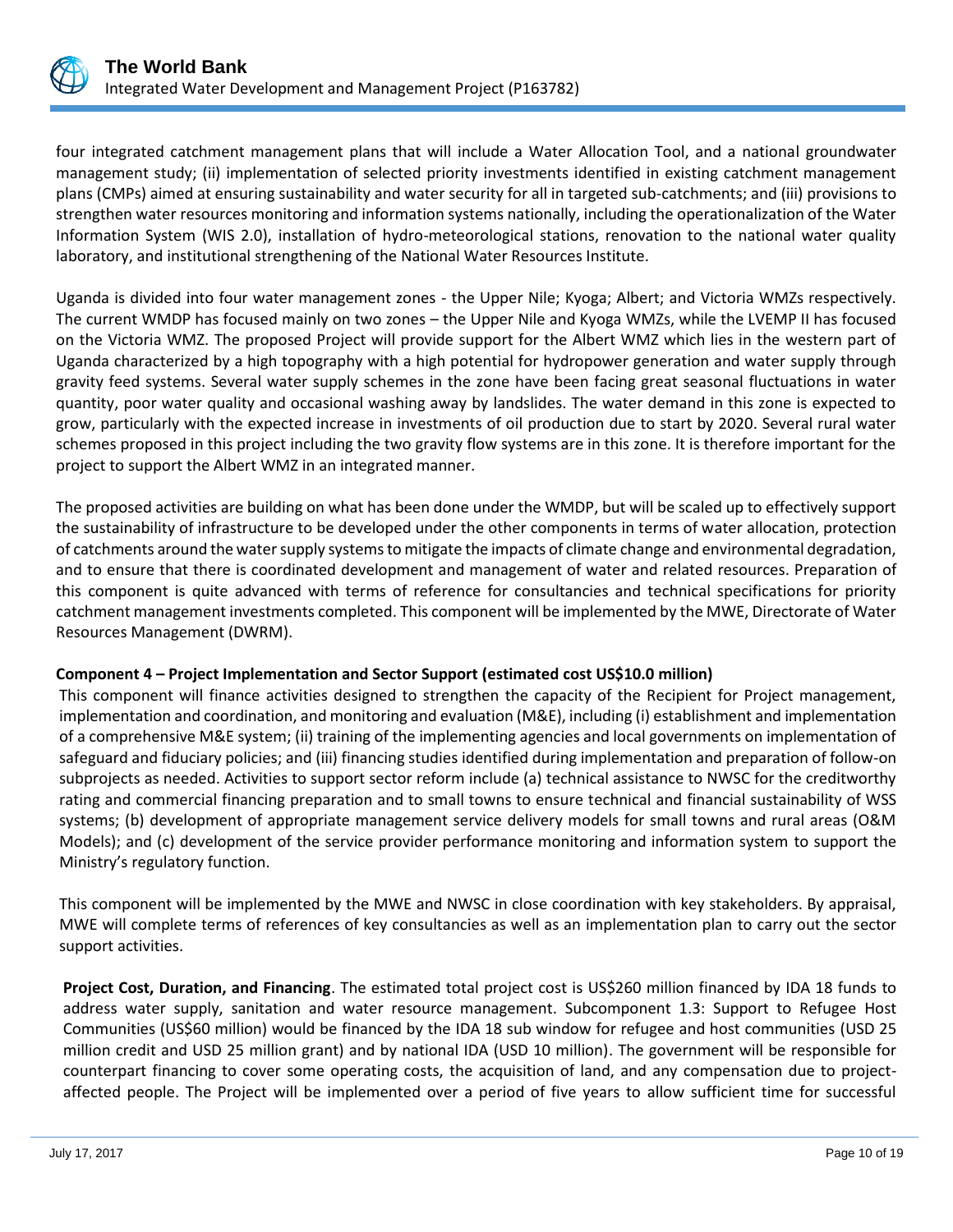

achievement of the PDOs. The lending instrument for the proposed Project is Investment Project Financing (IPF). Selection of the IPF structure was based on the IPF's flexibility and suitability to incorporate financing for a broad range of activities, including several specific investments, technical assistance, and capacity enhancement measures. The Borrower will be the Government of Uganda for the full IDA amount. Given the financial capacity of NWSC and the revenue generating potential of Component 2, the GoU will have an on-lending arrangement of US\$65 million with NWSC.

**Lessons learned and incorporated in the project design**. The proposed project design draws valuable lessons from the ongoing operations in Uganda and the global experiences in small town and rural areas. The lessons from the on-going WMDP and LVEMP-II point to the need for paying closer attention to effectiveness delays and slower implementation due to limited readiness during preparation that results in lower disbursement rates and cost overruns. To that end, the current WMDP has financed and is financing the ongoing preparation of studies, designs, bidding documents, and safeguard documents for the great majority of Components 1 and 2. This will allow implementation to proceed as soon as the Project becomes effective. The rural water supply program relies on solar technology to improve access to safe drinking water. Solar water schemes are ideal solutions, particularly for the most isolated rural locations; however, global experience indicate that attention needs to be paid to the following factors: (i) quality and quantity testing of the existing boreholes; and (ii) system dimensioning including borehole yield, sun hours, the needs of livestock, shading/seasonal fluctuation, peak demand times and population growth forecast. Uganda has accumulated significant experience in solar schemes; completed schemes are performing well, with increasing customer base and demand for more services. The proposed solar schemes under this project will be designed and implemented based on these experiences, with relevant additional insights and new technologies included to enhance performance.

**Social Assessment and Gender Integration.** A detailed Social Analysis (SA) of the population in the Project's targeted areas will be included in the Environmental and Social Impact Assessment (ESIA). Women from selected urban, small town and rural areas targeted by the project will be consulted in gender-disaggregated groups to ensure their specific needs are reflected in the design and implementation of the Project. A gender analysis (GA) will be carried out as part of the SA to examine gender-related issues, promote gender equality and enhance the Project's development effectiveness. A gender action plan and monitoring plan will be developed based on the GA to enable gender mainstreaming for the identified subprojects during Project implementation.

**Citizen Engagement.** Community participation and beneficiary engagement will be sought throughout Project preparation and implementation. Local communities, particularly women, will be consulted to raise community awareness on the importance of safe drinking water and to promote sanitary practices. During the project preparation, the social analysis will also examine potential impacts on beneficiaries, especially on socially excluded groups, if any, and explore a meaningful way to engage with them. A beneficiary satisfaction survey that gauges improvements in water supply and sanitation service delivery in targeted areas will be conducted at the Project's start, mid-term review and at completion and relevant indicators will be included in the results framework and monitored over the life of the project. The Project will also establish a grievance redress system dedicated to addressing residents' complaints related to the Project's works. A beneficiary feedback indicator(s) will be included in the Results Framework.

**The Project will take a special attention to community participation in rural areas.** The project will engage and promote community participation through continuous consultations prior to and during and after implementation, ensuring project sustainability beyond financial measures. To that end, the project will pursue a demand responsive approach where beneficiary communities are involved in site selection, setting tariffs and fee collection to ensure a sense of ownership and commitment. Furthermore, the project will establish platforms that will involve beneficiary communities in O&M management for the schemes to be built under the project and actively empower communities by setting up local supervision committees to provide oversight during construction and post project completion at O&M stages.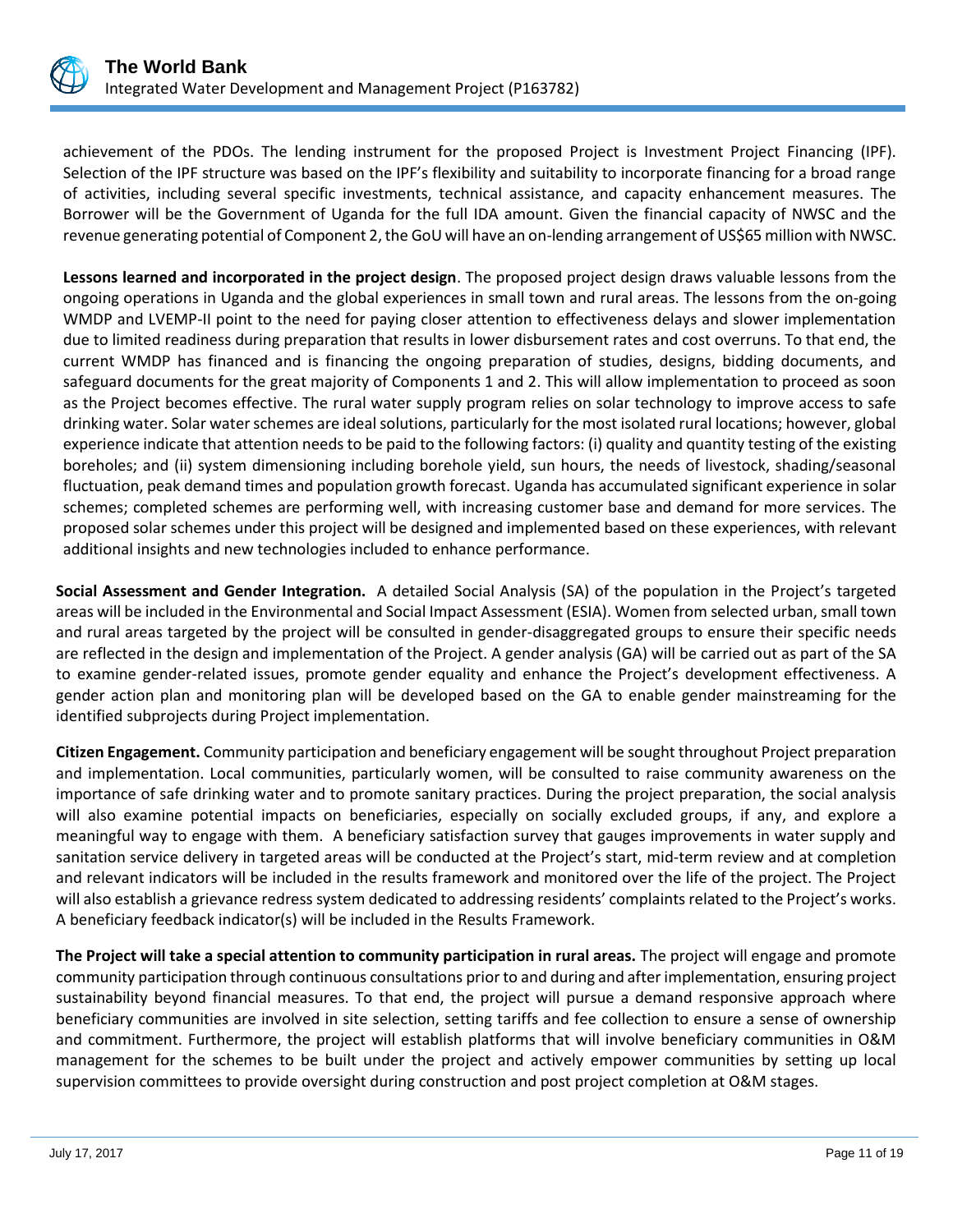

**Screening for climate change.** Preliminary screening for climate change and disaster risks was done as per requirements for the project's three components. The identified risks included extreme temperature which will likely trigger an increase in potential evapotranspiration, an increase in the annual variability of precipitation and extreme precipitation events which also are likely to cause floods which can be hazardous to local communities, livestock and hinder agricultural activities. To address these risks, the project includes source protection measures such as restoration of riverine vegetation, reforestation, buffer zone protection that will help reduce effects of flooding and protect the surrounding environment. These practices also help increase groundwater recharge and ground cover which reduces evapotranspiration rates and helps conserve water resources. The project will undertake further consultations with the relevant stakeholders to ensure that the design of the water infrastructure considers the associated risks.

## **SAFEGUARDS**

## **A. Project location and salient physical characteristics relevant to the safeguard analysis (if known)**

The Project will have a large focus on the northern and eastern regions given severe water scarcity and low socio economic living conditions. The identified areas include (i) five water scheme systems of small towns: Busia, Butaleja-Busolwe, Budaka-Kadama-Tirinyi-Kibuku, Namungalwe-Kaliro, Kyegegwa-Mpara-Ruyonza, Namasale, and Adjumani II-Pakele; (ii) rural communities in the districts of Kasese (Nyamugasani) and Buhweja (Bitsya); (iii) refugee hosting communities in the Northern districts including Yumbe, Adjumani, Moyo and Lamwo which lie along the West Nile region; and (iv) two large towns – Gulu and Mbale. Other specific locations for the solar piped water systems under the rural component (1.2) will be determined during preparation. The classification is based on population per area whereby large towns have a population greater than 15,000; small towns have between 5,000-15,0000 inhabitants; and rural areas have lower than 5,000 inhabitants. Gulu and Mbale have a population of 300,000 and 163,000, respectively.

Component 3 will include water resources measures in three sub-catchments (Awoja, Mpologoma and Victoria Nile) in the Kyoga Water Management Zone (WMZ) and two sub-catchments ( Albert Nile and Aswa) in the Upper Nile WMZ. These measures are aimed to safeguard the land and water resources to support the sustainability of the infrastructure investments under components 1 and 2.

Based on the information available, the proposed activities are not located in environmental sensitive areas or in areas where indigenous populations live.

The Project supports a range of infrastructure investments, including construction and rehabilitation of water supply systems, rehabilitation and expansion of wastewater treatment systems, construction of sewers and fecal sludge treatment facilities, on-site sanitation facilities, integrated water resources management measures, and renovation of water quality laboratories, among others. Physical civil works are expected to generate negative environmental and social impacts including health and safety concerns, effluent discharge-related pollution, land take, and possibility of labor influx. The associated environmental and social impacts can be reversed, are temporary in nature and scope, and can be easily and cost-effectively mitigated. It is also expected that impacts will be site-specific and may not affect an area broader than the sites of the physical works.

## **B. Borrower's Institutional Capacity for Safeguard Policies**

The Borrower's institutional capacity for safeguard policies deems adequate. The Project will be implemented by two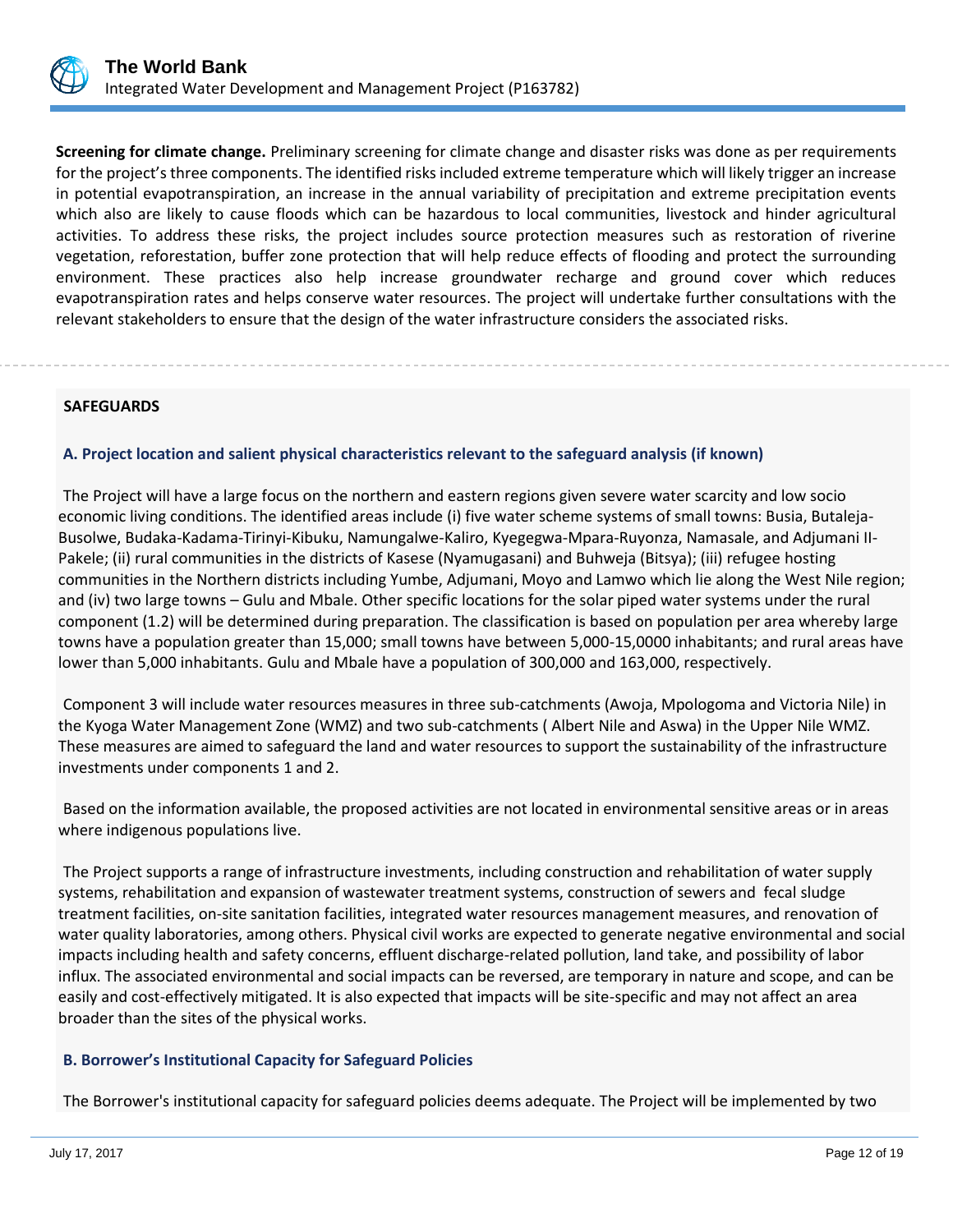

implementing agencies (IAs): Ministry of Water and Environment (MWE) and National Water & Sewerage Corporation (NWSC). The Project will utilize similar implementation arrangements set up for the ongoing Water Management Development Project (WMDP) (P123204). The MWE have satisfactorily implemented water and sanitation (WSS) and water resources management projects with the current WMDP, and therefore have accumulated extensive experience with Bank safeguards procedures. The WMDP's ISRs indicate overall safeguards ratings of satisfactory and moderately satisfactory from December 2014 to present. The IAs will be responsible to ensure the preparation and implementation of safeguards instruments, as well as overall compliance enforcement of relevant national safeguards regulations. The Project will have at least four qualified safeguards staff in each IAs and at least two training events per year will be conducted. The Project will support the hiring of key personnel, training and preparation of additional studies if required. Construction supervisors, consultants and NGOs will work as a supporting structure to ensure safeguards and social related activities are implemented as envisioned. In addition, the Bank will ensure that adequate budget is allocated to implement all proposed safeguards measures and adequate capacity building is included. The capacity assessment will be completed before appraisal.

## **C. Environmental and Social Safeguards Specialists on the Team**

Herbert Oule, Environmental Safeguards Specialist Boyenge Isasi Dieng, Social Safeguards Specialist

## **D. Policies that might apply**

| <b>Safeguard Policies</b>           | Triggered? | <b>Explanation (Optional)</b>                                                                                                                                                                                                                                                                                                                                                                                                                                                                                                                                                                                                                                                                                                                                                                                                                                                                                                                                                                                                                                                                                                                                                                                                                                                                       |
|-------------------------------------|------------|-----------------------------------------------------------------------------------------------------------------------------------------------------------------------------------------------------------------------------------------------------------------------------------------------------------------------------------------------------------------------------------------------------------------------------------------------------------------------------------------------------------------------------------------------------------------------------------------------------------------------------------------------------------------------------------------------------------------------------------------------------------------------------------------------------------------------------------------------------------------------------------------------------------------------------------------------------------------------------------------------------------------------------------------------------------------------------------------------------------------------------------------------------------------------------------------------------------------------------------------------------------------------------------------------------|
| Environmental Assessment OP/BP 4.01 | Yes        | The Project will largely generate positive impacts<br>contributing to public health, economic growth, and<br>environmental sustainability. OP 4.01 is triggered as<br>the project may have potential adverse environmental<br>and social impacts through the construction and<br>operational phases. Possible impacts during<br>construction include impacts on water bodies<br>associated to earthworks and wastewater generated<br>from construction activities; emissions of particulate<br>matter by earthworks and removal of vegetation<br>cover; improper handling of asbestos cement (AC)<br>pipes; Occupational, Health, and Safety (OHS) risks;<br>and social misdemeanor by workers. The impacts<br>during construction phase will be temporary while<br>works are carried out. During the operation phase, the<br>potential risks include unpleasant odors and noise<br>from the operation of sanitation facilities; inadequate<br>sludge management and wastewater effluent<br>discharges; possible impacts on surface and/or ground<br>water due to leakages from and intrusion of storm<br>water to the facilities (sewers, manholes, ponds, an<br>septic tanks); and impacts of water intake on<br>environmental flows and aquatic ecosystems,<br>including migratory fish species. |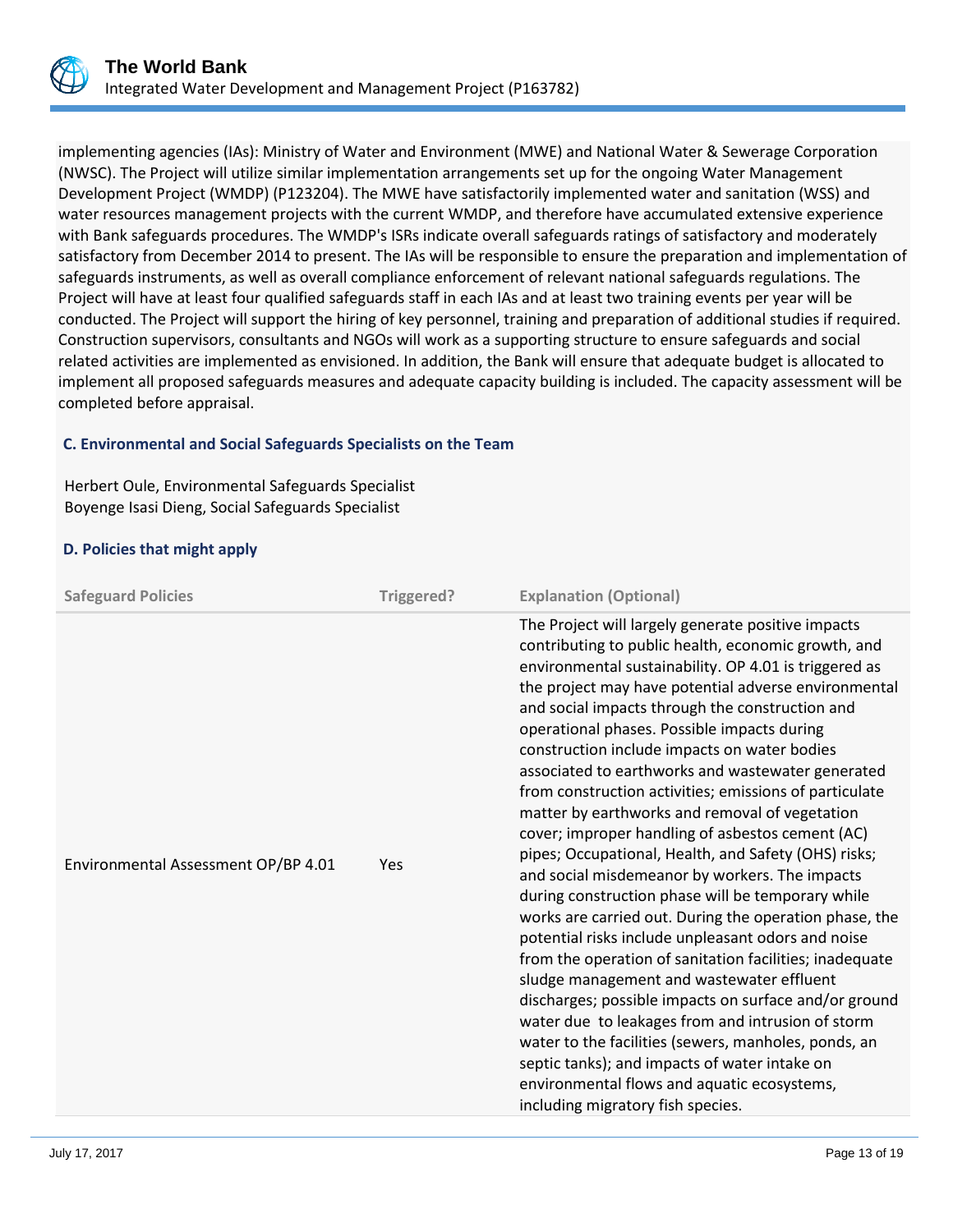

The anticipated negative impacts will be localized, sitespecific and small to moderate in scale. All project adverse impacts are expected to be mitigated with known technology, good practices and management solutions, resulting in residual impact of minor significance. For instance, the treated effluents from wastewater facilities (ponds and fecal sludge treatment facilities) will not generate significant impacts, if the facilities are operated and maintained according to design standards. With respect to AC, the environmental management plan will include management measures for the removal, packaging, transportation and disposal of existing asbestos waste. Works and equipment will be designed based on technical studies to ensure safe yield from groundwater and surface water resources. The water and sanitation facilities are relatively small. The largest interventions are in Gulu (pop. 300,000) with the construction of a new surface water supply system of 30,000 m3/day and Mbale (pop. 163.314) with the construction and rehabilitation of water supply works and sanitation facilities.

The Project will not generate any potential large scale, significant and/or irreversible impacts, it is not located in environmental sensitive areas, and impacts can be readily mitigated with relatively standard mitigation measures.

Cumulative impacts of different activities in the same towns will also need to be assessed and taken into account in the ESIA/ESMP and the ESMF should have clear provisions for assessing cumulative impacts.

The project is provisionally categorized A and the categorization will be revisited before appraisal.

Safeguards instruments. Compliance will be ensured through diligent application of an Environmental and Social Management Framework (ESMF) and site specific Environmental and Social Impact Assessment (ESIA)/Environmental and Social Management Plan (ESMP) during implementation. For subprojects that have complete detailed engineering designs, their specific ESIAs/ESMPs have already been reviewed and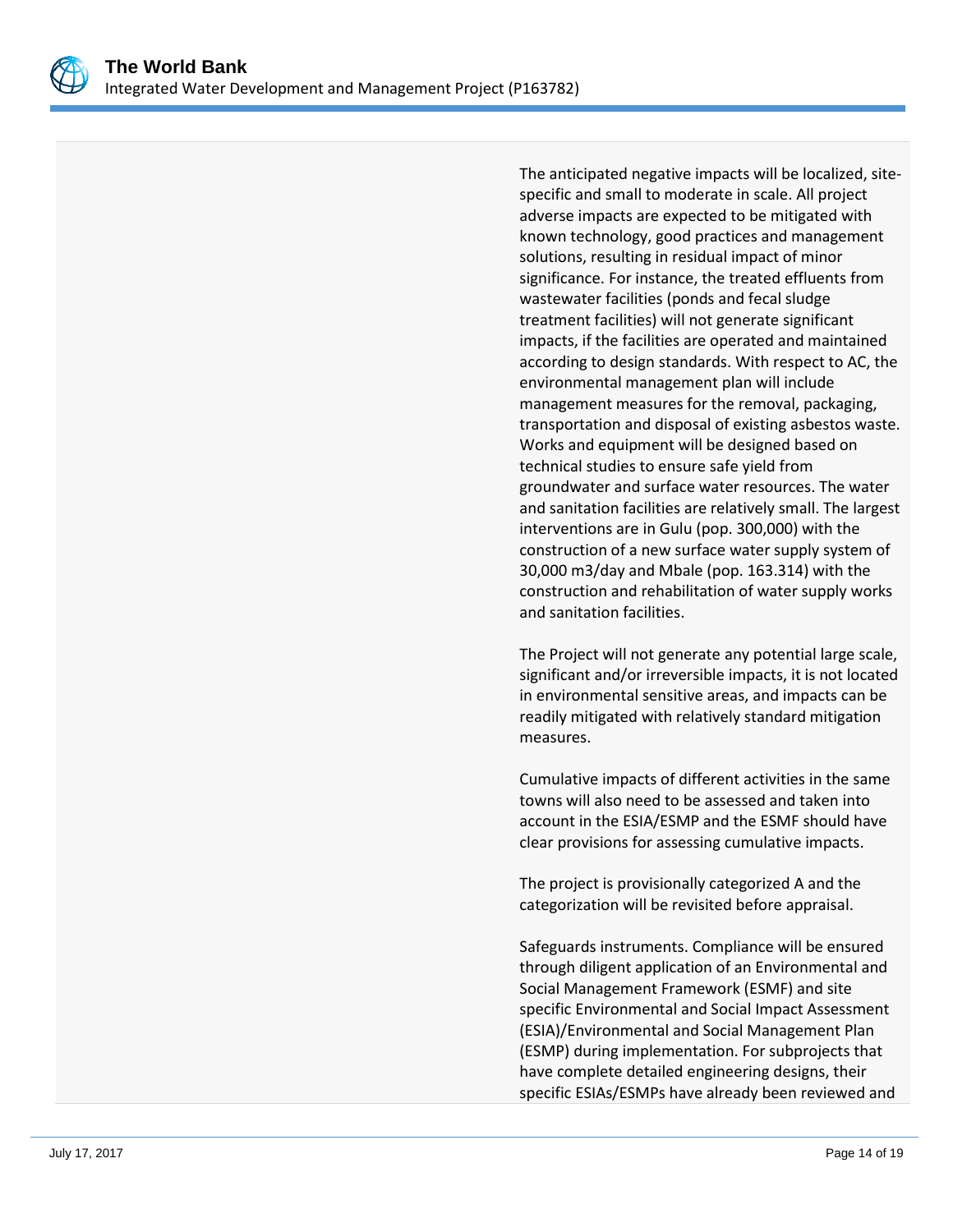

cleared by the Bank in 2016 and also have been consulted and disclosed. These subprojects include Mbale WSS (component 2) and Busia WSS (component 1). However, the Busia ESIA will be updated following three key changes in the components of the system: the water intake, the water treatment plant (WTP) and the faecal sludge treatment facility (FSTF). For all other subprojects included under Components 1, 2 and 3, the Client will prepare and submit to the Bank an ESMF given that feasibility and detailed design studies have not been undertaken. The ESMF will be prepared in accordance to the laws of Uganda and the WB Environmental and Social safeguards policies, be reviewed by the Bank and disclosed in country and in the Banks's external website. Because project activities are proposed in and around refugee hosting communities, the client will be required to conduct socio-economic analysis during the preparation of relevant safeguard instruments (i.e. ESMF, ESIAs, RPF, and RAPs) to guide the formulation of effective environmental and social mitigation measures. Note that Social Assessment (SA) will be part of the ESIA and the ESMF should include specific guidelines on how to conduct SAs

The Project will follow the WB- EHS Guidelines for Water and Sanitation.

damages, it will be excluded.

Natural Habitats OP/BP 4.04 Yes While no significant negative impacts on natural habitats are anticipated by project works, the policy is triggered because most of the sanitation facilities may discharge their effluent into wetlands. In addition, the project will also involve catchment management and some of the investments may involve afforestation, reforestation and improvement of watersheds. Depending on the subprojects and potential negative impacts to the natural habitats (forests, wetlands, lakeshores, and riverbanks), these subprojects will require special studies under the ESIA to protect or preserve any flora & fauna species identified at risk of being affected. If a subproject can cause irreversible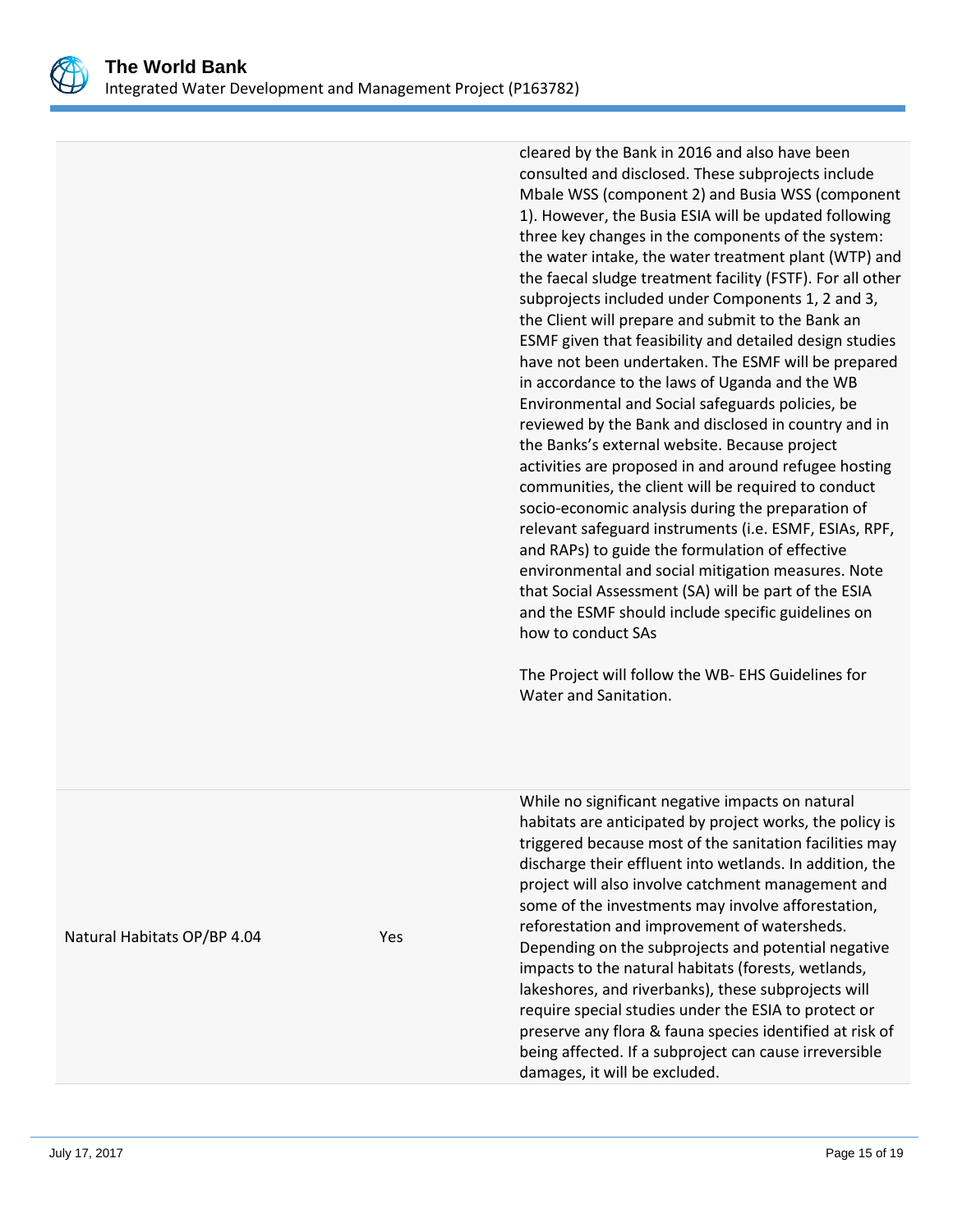

| Forests OP/BP 4.36                     | Yes        | OP 4.36 is triggered due to potential project impacts<br>on health and quality of forests, especially in the<br>catchment areas where the project will support<br>afforestation, reforestation and improvement of<br>watersheds. Compliance will be ensured through the<br>ESMF and site specific ESIAs.                                                                                                                                                                                                                                                                                                                                                                                                                                                                                                                                                                                                                                                                                                                                                                                                                                                                                                                                                                         |
|----------------------------------------|------------|----------------------------------------------------------------------------------------------------------------------------------------------------------------------------------------------------------------------------------------------------------------------------------------------------------------------------------------------------------------------------------------------------------------------------------------------------------------------------------------------------------------------------------------------------------------------------------------------------------------------------------------------------------------------------------------------------------------------------------------------------------------------------------------------------------------------------------------------------------------------------------------------------------------------------------------------------------------------------------------------------------------------------------------------------------------------------------------------------------------------------------------------------------------------------------------------------------------------------------------------------------------------------------|
| Pest Management OP 4.09                | No         | The project will not involve the purchase, manufacture<br>or use of pesticides. The Project will not lead to<br>increased/changed use of pesticides.                                                                                                                                                                                                                                                                                                                                                                                                                                                                                                                                                                                                                                                                                                                                                                                                                                                                                                                                                                                                                                                                                                                             |
| Physical Cultural Resources OP/BP 4.11 | Yes        | The policy is triggered due to the possibility of chance<br>finding of physical cultural resources during<br>construction. Any potential physical cultural resources<br>will be addressed by incorporating reporting and<br>handling procedures as part of site specific ESIA and<br>dealt with in the context of the ESMF.                                                                                                                                                                                                                                                                                                                                                                                                                                                                                                                                                                                                                                                                                                                                                                                                                                                                                                                                                      |
| Indigenous Peoples OP/BP 4.10          | <b>TBD</b> | Final determination will be done during<br>preparation/prior to appraisal.                                                                                                                                                                                                                                                                                                                                                                                                                                                                                                                                                                                                                                                                                                                                                                                                                                                                                                                                                                                                                                                                                                                                                                                                       |
| Involuntary Resettlement OP/BP 4.12    | Yes        | The policy is triggered because of the potential<br>adverse social impacts that might result from the need<br>for land acquisition and/or the loss of access to<br>economic assets and livelihoods due to integrated<br>WRM and WSS activities.<br>For subprojects that have complete detailed<br>engineering designs during preparation, their specific<br>Resettlement Action Plans (RAPs) have already been<br>reviewed and cleared by the Bank in 2016 and have<br>been consulted and disclosed. These subprojects<br>include Mbale WSS (component 2) and Busia WSS<br>(component 1). However, the Busia RAP will be<br>updated following three key changes in the<br>components of the system: the water intake, the<br>water treatment plant (WTP) and the faecal sludge<br>treatment Facility (FSTF). For all other subprojects<br>included under Components 1, 2 and 3, the Client will<br>prepare and submit to a Bank a Resettlement Policy<br>Framework (RPF) given that feasibility and detailed<br>design studies have not been undertaken. The RPF will<br>be prepared in accordance to the laws of Uganda and<br>the WB Environmental and Social safeguards policies,<br>be reviewed by the Bank and disclosed in country and<br>in the Banks's external website. |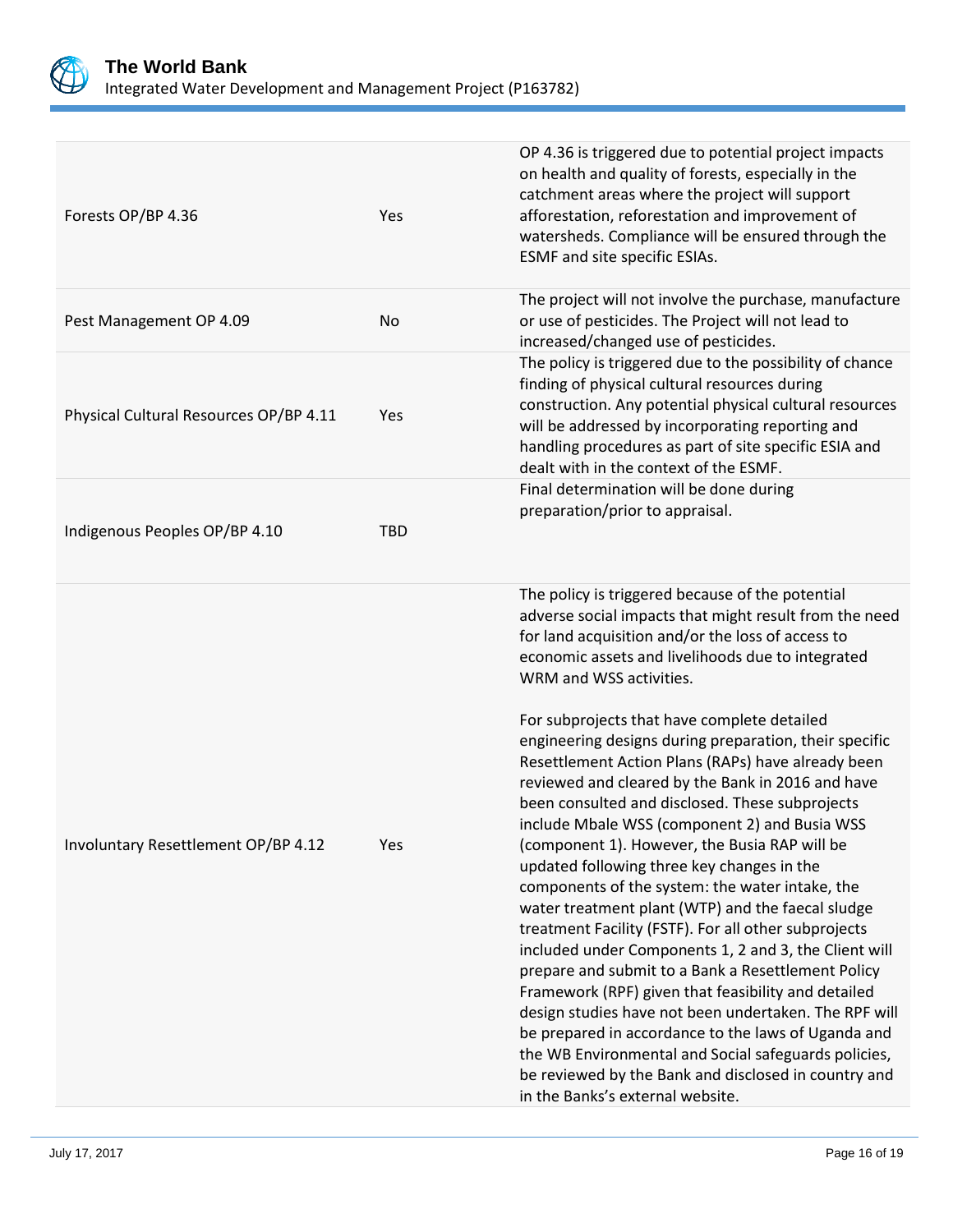

Safety of Dams OP/BP 4.37

Projects on International Waterways

Projects on international waterways<br>OP/BP 7.50

OP 4.37 is triggered as the project will finance rehabilitation and construction of small dams (i.e. dams smaller than 15m, as per OP 4.37) identified through the catchment planning process under component 3, including small dams to prevent soil erosion and for flood protection. The existing Small Dam Guidelines prepared for Uganda, and the FAO Manual on Small Earth Dams (both disclosed) will be used to ensure adherence to generic dam safety measures.

The Project does not support the construction or rehabilitation of large dams and subprojects do not include structures that will rely on the performance of an existing dam or dam under construction (DUC). The latter conclusion also applies to the Gulu Water Supply System, which was evaluated carefully given that the intake structure would be located in the backwater of the Karuma dam (a DUC). The abstraction point of the intake would be close to the river bed and below the minimum reservoir operational level. The proposed intake is a submerged structure, which would be designed to include protective features to pipes, valves and associated electromechanical installations. Failure of the dam will not affect the intake operation given that it is located upstream of the dam and the Nile river environmental flow of 100 m3/s is more than sufficient to maintain constant raw water flow into the intake wet well (design capacity 0.34 m3/s). Important to mention that the intake and water treatment plant would be financed by KfW and the Bank would financed associated transmission and distribution pipelines.

This policy is triggered since some water sources are connected to River Nile (International Waterway), Government of Uganda will be required to undertake Riparian Notification of the Nile Basin Countries before Project Appraisal, to meet the requirements of OP 7.50. It is not anticipated that the project will cause appreciable harm to any of the riparian through water deprivation, pollution or otherwise. Neither it is anticipated that the implementation of project activities will adversely change the overall quantity or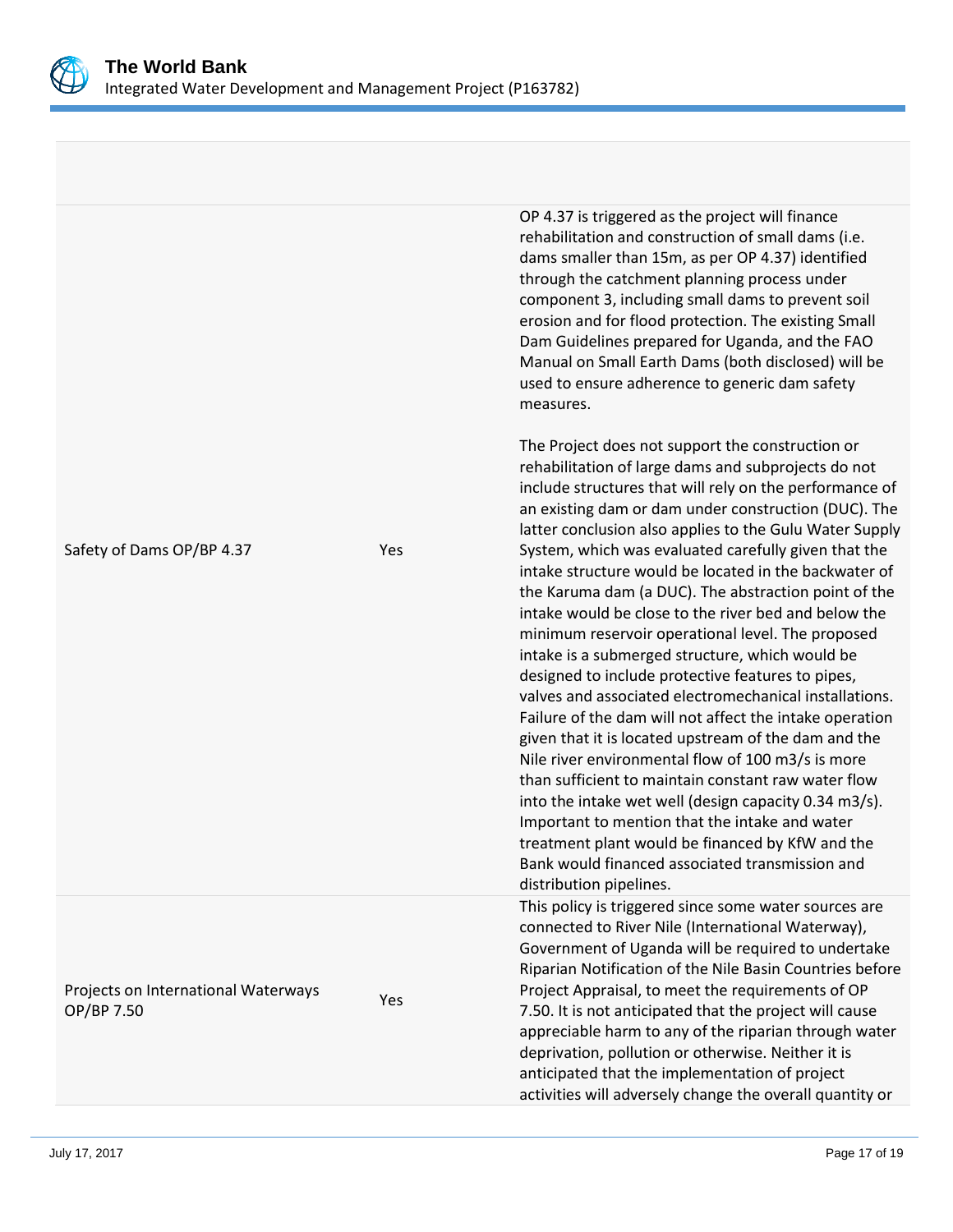

|                                       |     | quality of water flowing to or from any of the riparian<br>of the concerned international waterways.                                                                                           |
|---------------------------------------|-----|------------------------------------------------------------------------------------------------------------------------------------------------------------------------------------------------|
|                                       |     | Note that the ESIAs for water supply systems drawing<br>water from Nile River will assess and document<br>impacts of water abstraction on the water quantify<br>and quality of the Nile River. |
| Projects in Disputed Areas OP/BP 7.60 | No. | OP 7.60 is not triggered since the project will not<br>support any activities in disputed areas.                                                                                               |

#### **E. Safeguard Preparation Plan**

Tentative target date for preparing the Appraisal Stage PID/ISDS

#### Feb 23, 2018

Time frame for launching and completing the safeguard-related studies that may be needed. The specific studies and their timing should be specified in the Appraisal Stage PID/ISDS

#### The safeguards documents indicated above should be completed and disclosed by appraisal (March 2, 2018)

- 1. ESMF and RPF
- 2. ESIA/ESMP for Mbale WSS and Busia
- 3. RAP for Mbale and Busia
- 4. International waterways notification requirement

#### **CONTACT POINT**

#### **World Bank**

Carmen Rosa Yee-Batista, Berina Uwimbabazi Senior Water Supply and Sanitation Specialist

#### **Borrower/Client/Recipient**

Ministry of Finance, Planning and Economic Development, Uganda Keith Muhakanizi Permanent Secretary Keith.muhakanizi@finance.go.ug

#### **Implementing Agencies**